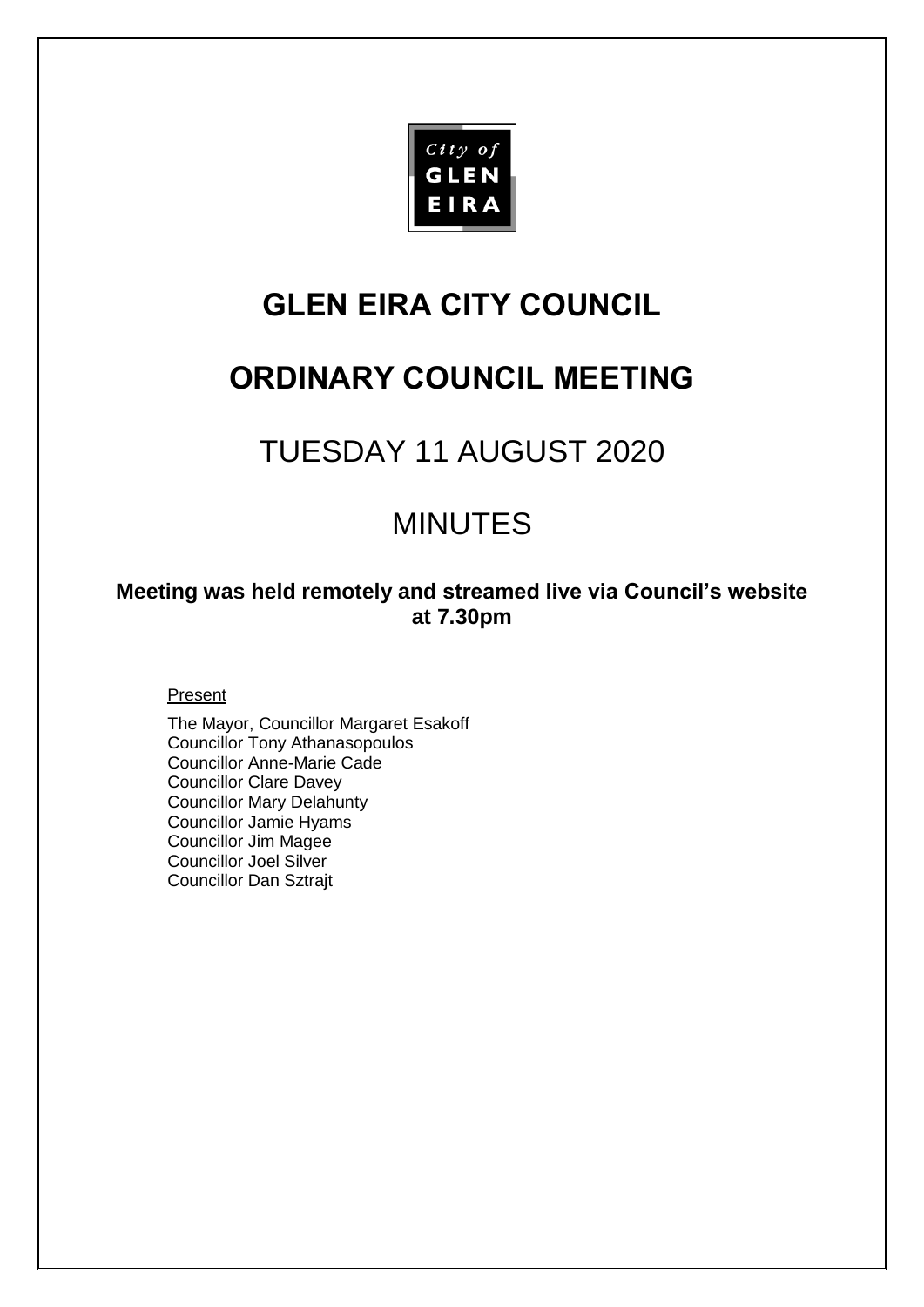### **INDEX**

| 2. |                                                                                                                                       |                                                                        |  |  |
|----|---------------------------------------------------------------------------------------------------------------------------------------|------------------------------------------------------------------------|--|--|
| 3. | REMINDER OF DECLARATION BY MEMBERS OF ANY DIRECT AND INDIRECT<br><b>CONFLICT OF INTEREST OR PERSONAL INTEREST IN ANY ITEMS ON THE</b> |                                                                        |  |  |
| 4. |                                                                                                                                       | <b>CONFIRMATION OF MINUTES OF PREVIOUS COUNCIL MEETING OR</b>          |  |  |
| 5. |                                                                                                                                       | RECEPTION AND READING OF PETITIONS AND JOINT LETTERS 6                 |  |  |
|    | 5.1                                                                                                                                   | Petition: Hillside Avenue and Tovan Akas Avenue Bentleigh, Traffic     |  |  |
| 6. |                                                                                                                                       | <b>REPORTS BY DELEGATES APPOINTED BY COUNCIL TO VARIOUS</b>            |  |  |
|    | Nil                                                                                                                                   |                                                                        |  |  |
|    |                                                                                                                                       |                                                                        |  |  |
| 7. |                                                                                                                                       | REPORTS FROM COMMITTEES AND RECORDS OF ASSEMBLY                        |  |  |
|    | 7.1                                                                                                                                   |                                                                        |  |  |
|    |                                                                                                                                       |                                                                        |  |  |
|    | 7.2                                                                                                                                   |                                                                        |  |  |
|    |                                                                                                                                       |                                                                        |  |  |
| 8. |                                                                                                                                       |                                                                        |  |  |
|    | 8.1                                                                                                                                   | Tree Protection - Proposed Classified Tree Local Law - Outcomes of the |  |  |
|    | 8.2<br>8.3                                                                                                                            | 1A Walworth Avenue and 202-212 Hawthorn Road, Caulfield North  12      |  |  |
|    | 8.4                                                                                                                                   | Post-war and Hidden Gems Heritage Amendment and Glen Eira Thematic     |  |  |
|    | 8.5<br>8.6<br>8.7                                                                                                                     | Advocacy on the Glenhuntly and Neerim Roads Level Crossing Removals 21 |  |  |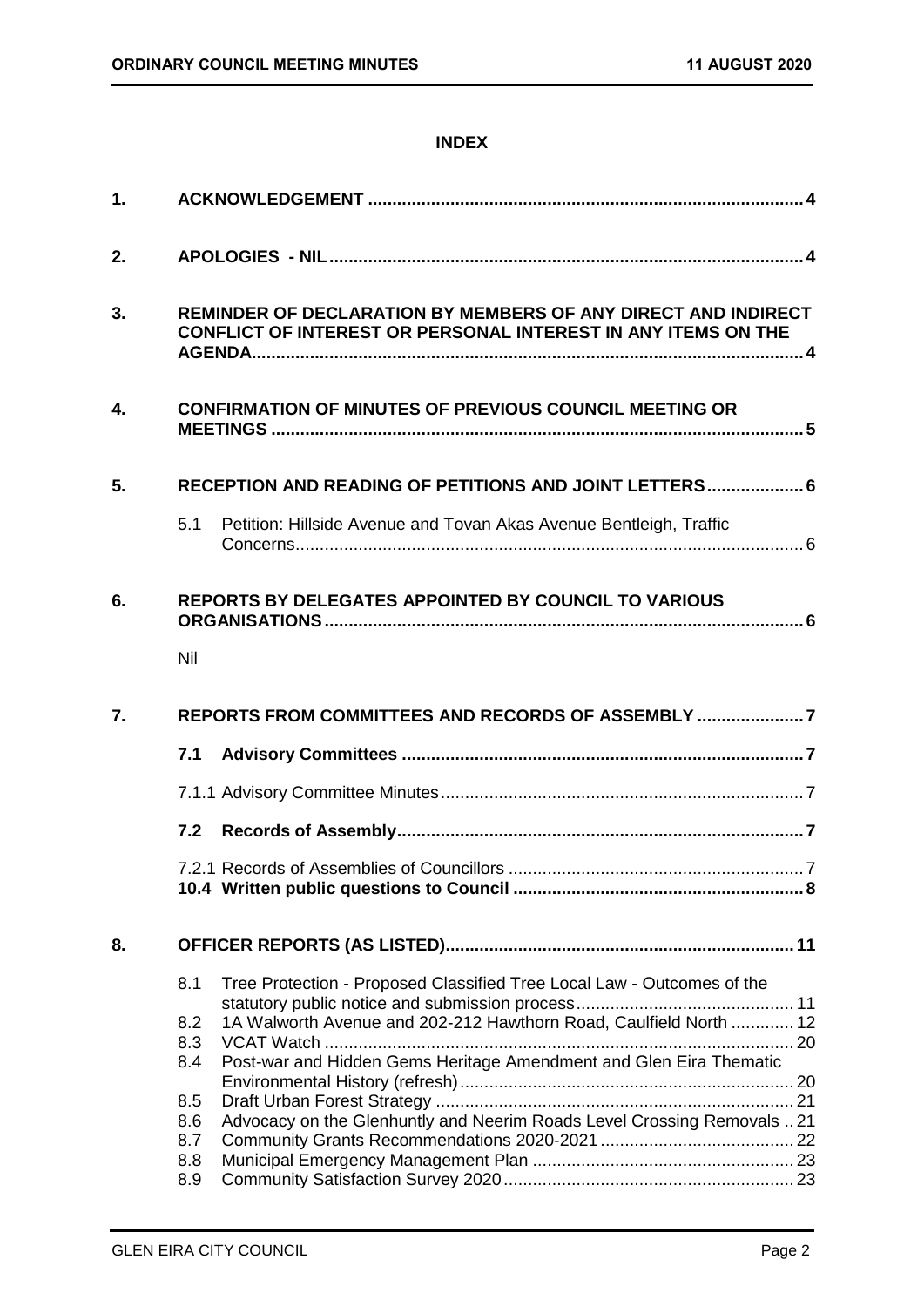|     | 8.10 Establish the Audit & Risk Committee in accordance with the Local |  |
|-----|------------------------------------------------------------------------|--|
|     |                                                                        |  |
|     |                                                                        |  |
| 9.  |                                                                        |  |
|     |                                                                        |  |
| 10. |                                                                        |  |
|     |                                                                        |  |
|     | 10.1 Requests for reports from a member of Council staff 26            |  |
|     |                                                                        |  |
|     |                                                                        |  |
|     |                                                                        |  |
| 11. |                                                                        |  |
|     | 11.1 Property Acquisition Opportunity  Error! Bookmark not defined.    |  |
| 12. |                                                                        |  |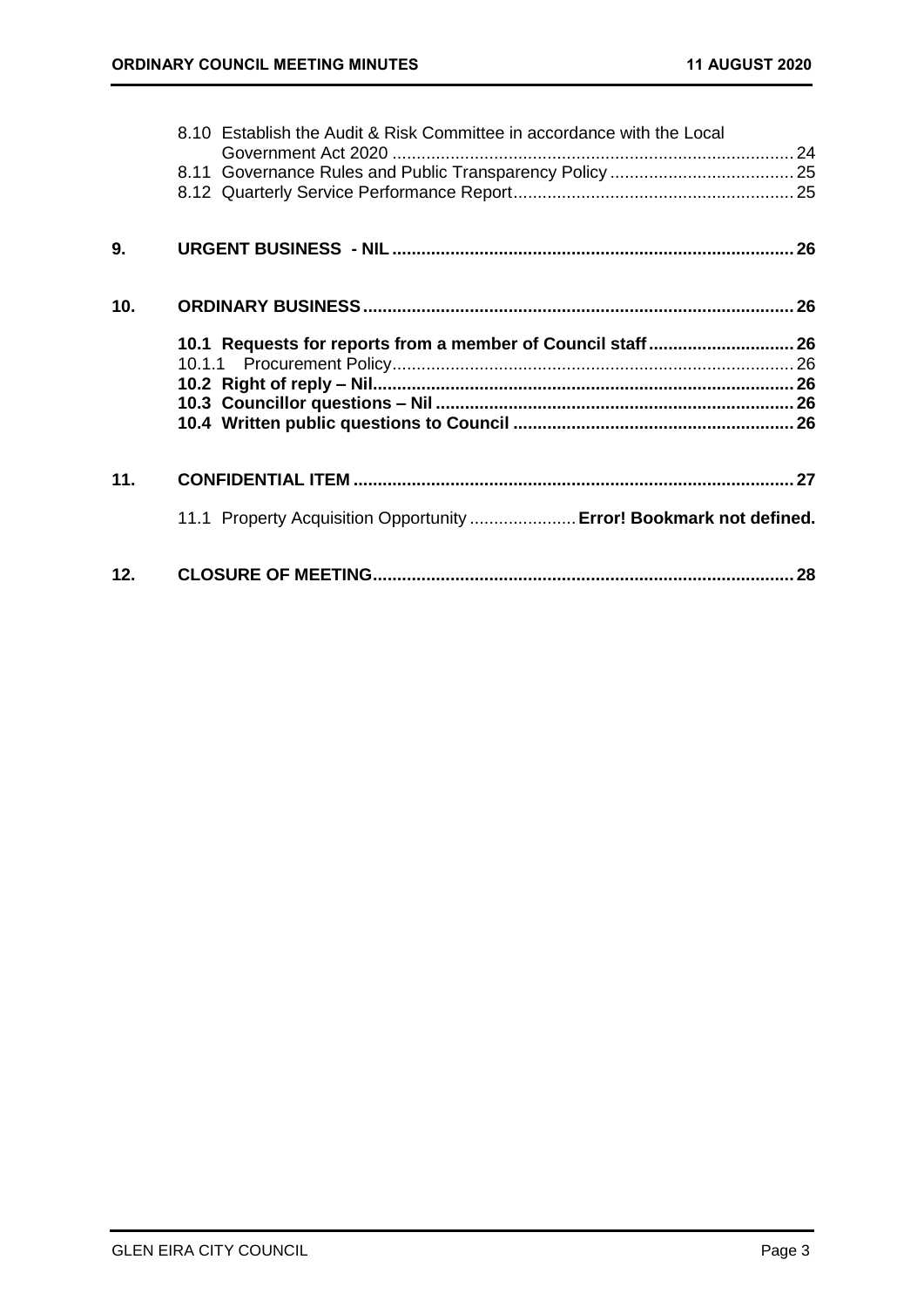

The Mayor welcomed Councillors, council officers, Glen Eira residents and other community members to the 11 August 2020 virtual Council Meeting. Cr Esakoff advised of the process that would be followed should Council encounter technical difficulties livestreaming the meeting.

The Mayor then confirmed that the Councillors could be recorded as present by ensuring they met the following three criteria:

- They can hear proceedings;
- They can see other members in attendance and can be seen by other members; and
- <span id="page-3-0"></span>• They can be heard (to speak).

### **1. ACKNOWLEDGEMENT**

The Mayor read the acknowledgement.

Glen Eira City Council respectfully acknowledges that the Boon Wurrung people of the Kulin nation are the traditional owners of the land now known as Glen Eira. We pay our respects to their Elders past, present and emerging and acknowledge and uphold their continuing relationship to and responsibility for this land.

### <span id="page-3-1"></span>**2. APOLOGIES - NIL**

#### <span id="page-3-2"></span>**3. REMINDER OF DECLARATION BY MEMBERS OF ANY DIRECT AND INDIRECT CONFLICT OF INTEREST OR PERSONAL INTEREST IN ANY ITEMS ON THE AGENDA**

Councillors are also reminded of the requirement for disclosure of conflicts of interest in relation to items listed for consideration on the Agenda, or which are considered at this meeting, in accordance with Sections 77 to 79 of the Local Government Act.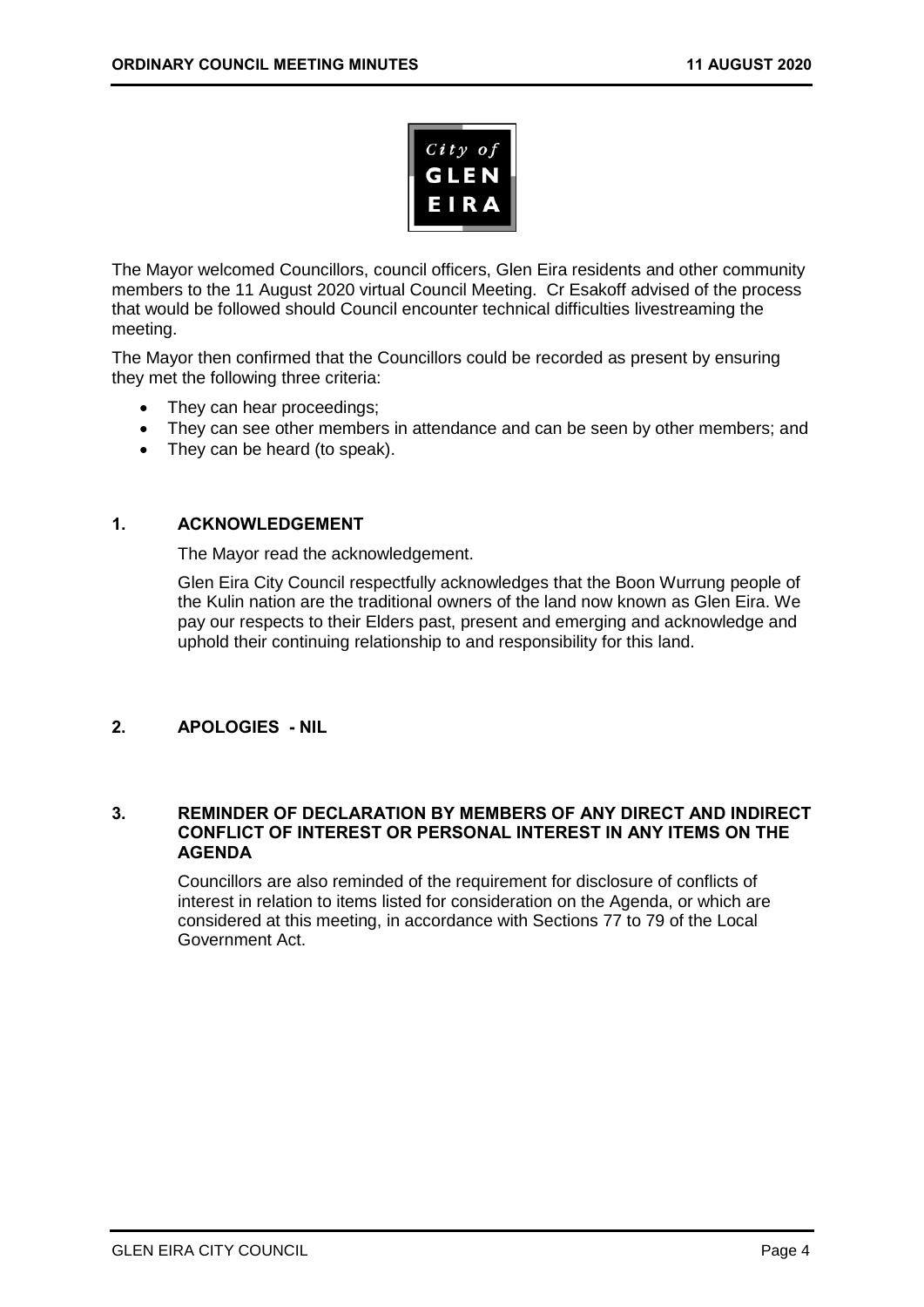#### **Procedural Motion**

#### **Moved: Cr Sztrajt Seconded: Cr Silver**

That Council:

- 1. considers the meeting to be adjourned for 10 minutes from the commencement of any technical problem which prevents Council from livestreaming the meeting;
- 2. adjourns the meeting to be reconvened on Wednesday 12 August at 7.30pm via livestreaming on Council's website, in the event livestreaming cannot be resumed within 30 minutes from the commencement of the technical problem which prevents livestreaming on Council's website.
- 3. notes, if the Mayor is unable for any reason to attend the Council meeting or part of the Council meeting, the meeting will be chaired in accordance with clause 21(3)(a) of the Council Meeting Procedure Local Law 2019. The Mayor will resume as Chair of the meeting upon return. If a vote is being taken at the time the Mayor will resume as Chair after the result of the vote has been declared.

### **CARRIED UNANIMOUSLY**

### <span id="page-4-0"></span>**4. CONFIRMATION OF MINUTES OF PREVIOUS COUNCIL MEETING OR MEETINGS**

#### **Moved: Cr Delahunty Seconded: Cr Cade**

That the minutes of the Ordinary Council Meeting held on 21 July 2020 be confirmed.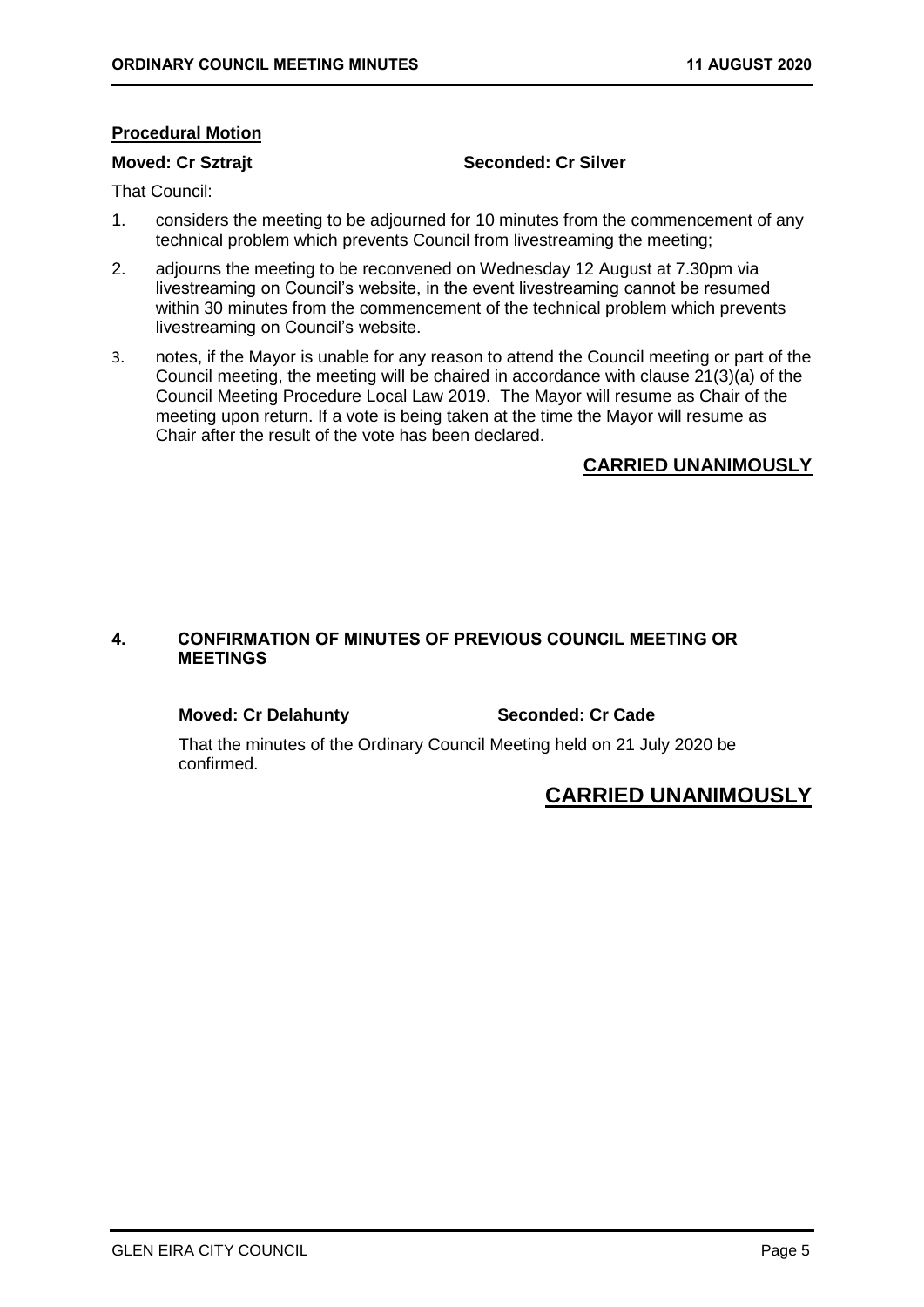### <span id="page-5-1"></span><span id="page-5-0"></span>**5. RECEPTION AND READING OF PETITIONS AND JOINT LETTERS**

#### **5.1 PETITION: HILLSIDE AVENUE AND TOVAN AKAS AVENUE BENTLEIGH, TRAFFIC CONCERNS**

A petition containing 27 signatures was submitted to the Council Meeting.

The petition read as follows:

This petition draws to the attention of the Council to the dangerous 'T" intersection at Hillside Ave and Tovan Akas Ave, Bentleigh, including high speed driving in the area, deteriorating road surface and hazardous pot holes.

'We the undersigned residents request that Council: Address the above issues and read the attached letters from Residents of Hillside Avenue, Bentleigh.'

**Moved: Cr Hyams Seconded: Cr Silver**

That Council:

- 1. receives and notes the petition; and
- 2. writes to the lead petitioners following an investigation of the petitioner's concerns raised in the letters provided with the petition.

# **CARRIED UNANIMOUSLY**

#### <span id="page-5-3"></span><span id="page-5-2"></span>**6. REPORTS BY DELEGATES APPOINTED BY COUNCIL TO VARIOUS ORGANISATIONS**

Nil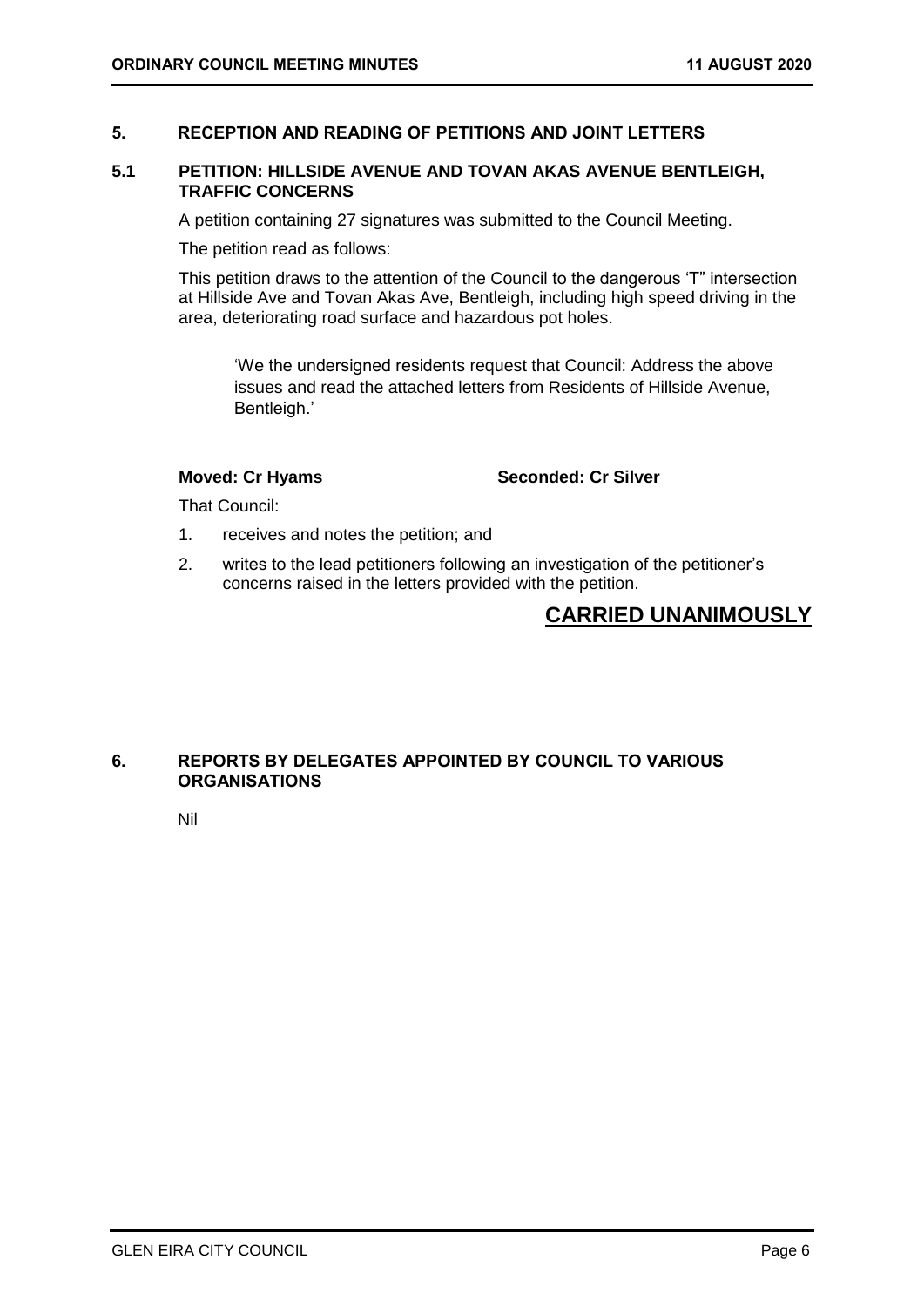### <span id="page-6-2"></span><span id="page-6-1"></span><span id="page-6-0"></span>**7. REPORTS FROM COMMITTEES AND RECORDS OF ASSEMBLY**

### **7.1 Advisory Committees**

#### **7.1.1 ADVISORY COMMITTEE MINUTES**

#### **Moved: Cr Sztrajt Seconded: Cr Cade**

That the minutes of the Advisory Committee meetings as shown below be received and noted and that the recommendations of these Committees be adopted.

- 1. Community Grants Advisory Committee Meeting Minutes 23 June 2020
- 2. Community Grants Advisory Committee Meeting Minutes 29 June 2020
- 3. Community Grants Advisory Committee Meeting Minutes 7 July 2020
- 4. Arts and Culture Advisory Committee Meeting Minutes 21 July 2020
- 5. Community Engagement Advisory Committee Meeting Minutes 22 July 2020

# **CARRIED UNANIMOUSLY**

#### <span id="page-6-3"></span>**7.2 Records of Assembly**

#### **7.2.1 RECORDS OF ASSEMBLIES OF COUNCILLORS**

#### **Moved: Cr Silver Seconded: Cr Athanasopoulos**

That the Records of the Assemblies as shown below be received and noted.

- 1. 7 July 2020 Pre-meeting
- 2. 7 July 2020
- 3. 14 July 2020
- 4. 21 July 2020 Pre-meeting

# **CARRIED UNANIMOUSLY**

#### **Procedural Motion**

### **Moved: Cr Silver Seconded: Cr Magee**

That Council changes the order of business to bring forward Item 10.4 Written public questions to Council to be dealt with at this stage of the meeting.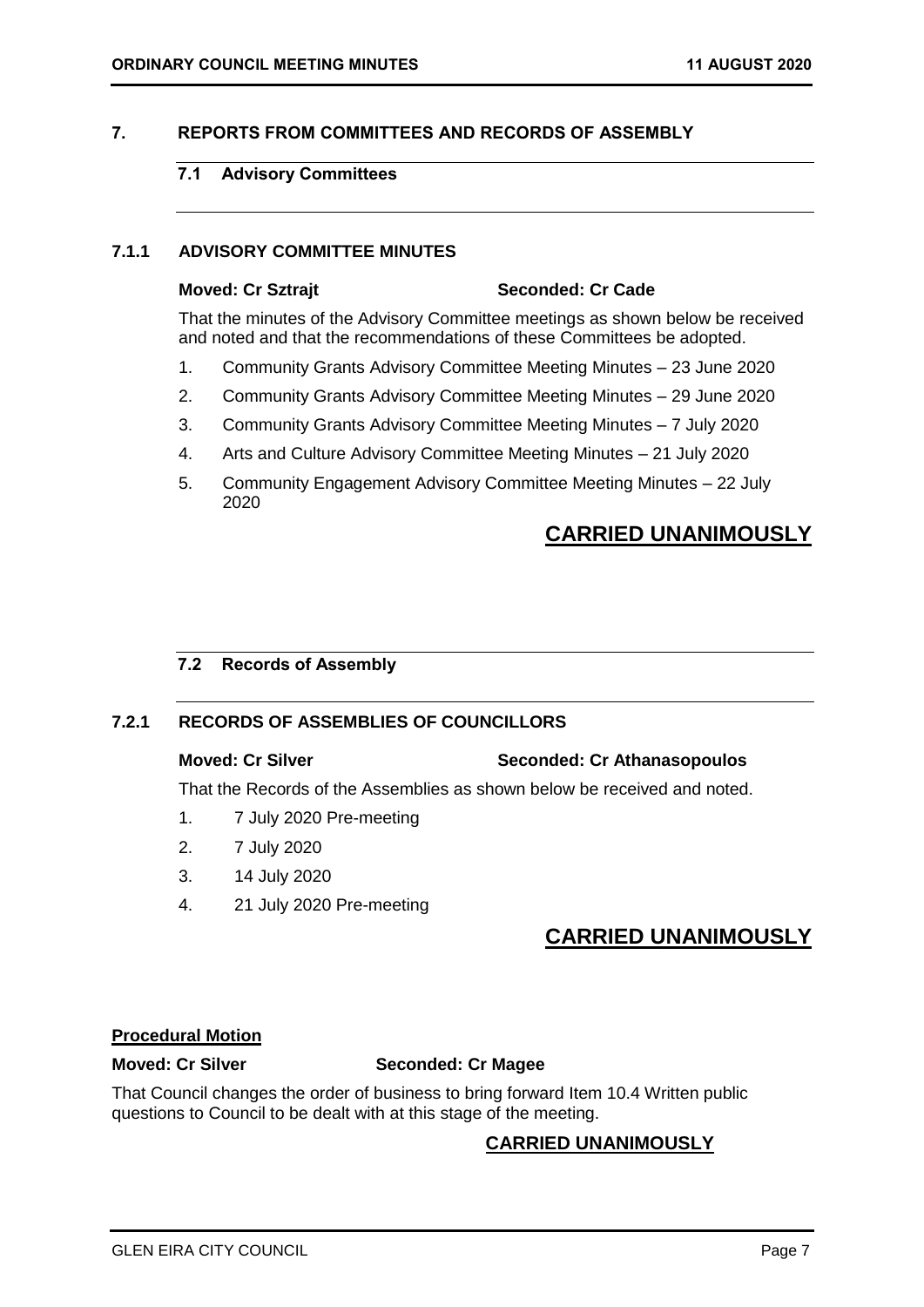### **10.4 Written public questions to Council**

#### <span id="page-7-0"></span>**1. Warren Green – Bentleigh**

- a) Glen Eira has the lowest provision of open space in Victoria, the highest population density of all middle ring local government areas and an abundant amount of future new dwelling opportunities. Why then is it necessary and appropriate to repurpose large amounts of scare Council owned land (i.e. car parks) in the Bentleigh and Carnegie Structure Plans to allow for more high rise development?
- b) Based on verbal advice from Council Officers, it is understood that Council is currently undertaking a feasibility study on a 3 or 4 level car park behind Aldi, off Oak Street. While residents have not yet been formally advised of this Council analysis, as a planning principle, why isn't Council considering the under-grounding of car parking in the Bentleigh Activity Centre?

#### **Response:**

a) Through Plan Melbourne, the State Government sets the strategic planning direction for greater Melbourne, supporting jobs, housing and transport, while ensuring it stays a liveable place for all residents. Council's role is at the local level, having to balance these broader goals whilst ensuring the local community's needs are also considered.

Under Plan Melbourne, Carnegie and Bentleigh are Major Activity Centres that are expected to accommodate housing and employment growth. Accordingly, Council's structure plans have envisaged some taller development on some (but not all) councilowned car parks.

The structure plans also consider opportunities for increasing car parking capacity on some sites to provide more parking to support local businesses and shoppers, make it easier for people to access public transport, and reduce parking pressure on surrounding streets. Consolidating parking at some sites also means we can free up other land to create public open spaces and community spaces such as the Bentleigh Plaza.

You will also be familiar with Council's Open Space Strategy refresh which seeks to identify opportunities throughout the municipality where additional 'green' open space can be provided.

b) Council is currently exploring car park options as part of the funding made available through Federal Government grants for commuter car parks. We expect to start engaging with the local community on these projects shortly. The car park site for Bentleigh is located in Bleazby Street/Oak Streets, entirely within a 'Special Building Overlay' which means it is prone to flooding. Because of this, a large scale underground car park solution would unlikely be supported by Melbourne Water. Building an underground car park would also be cost-prohibitive, especially as this project is being undertaken through a contribution from the Australian Government's Urban Congestion Fund.

----------------------------------------------------------------------------------------------------------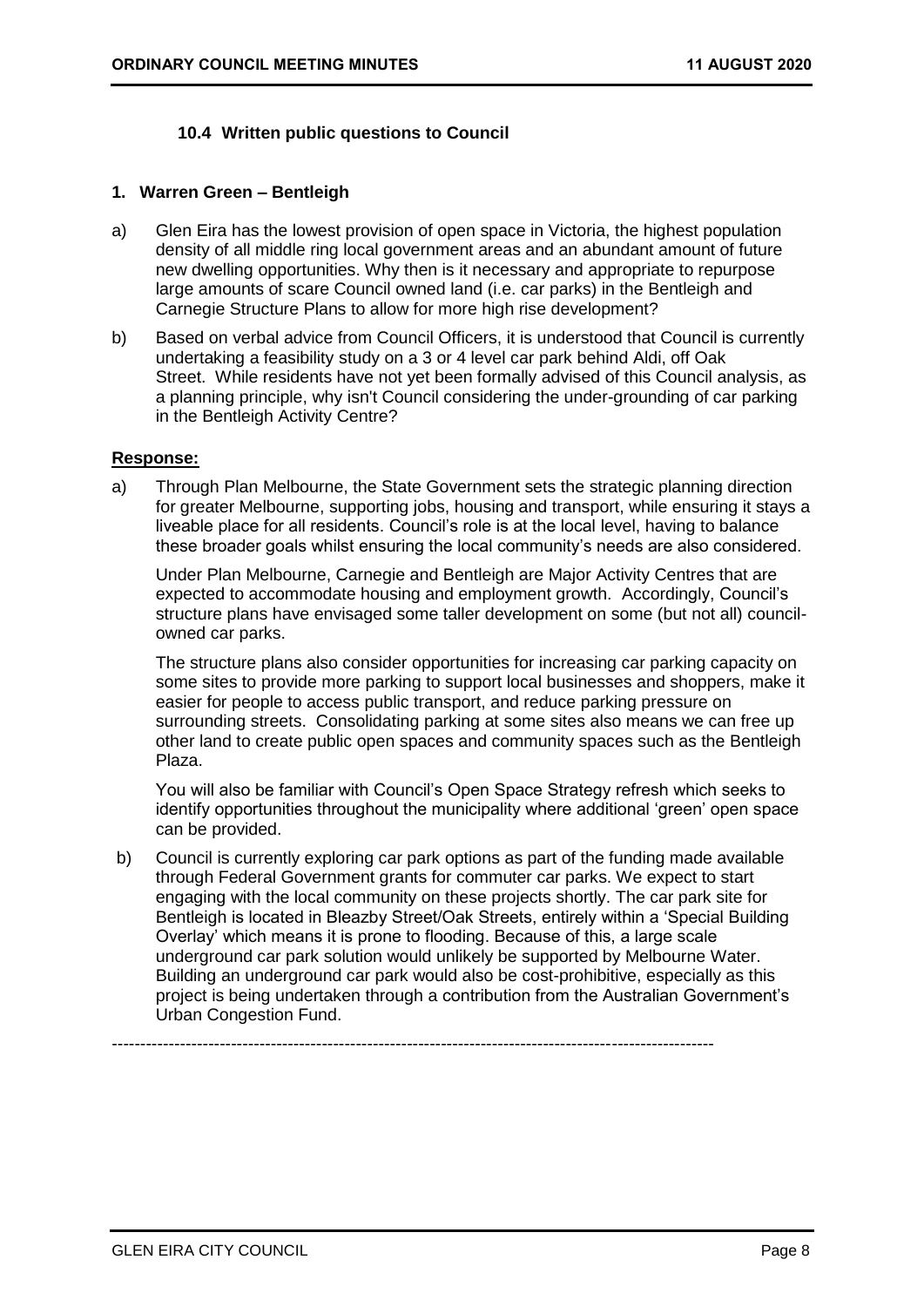#### **2. Sue Nolle – Caulfield**

a) TO ALL PUBLICLY ELECTED COUNCILLORS WHO RECEIVE THEIR ALLOWANCE FROM THE RATEPAYERS' PURSE:

Please explain, in detail, how each councillor, including – and especially the councillors, elected by fellow councillors, to the position of mayor and deputy mayor is using his or her allowance, including travel remuneration and access to Council vehicles, plus phone and other electronic expenses, during this period of Government imposed limitations on public work and public contact, performed on behalf of those people whom they represent.

b) Why are councillors continuing to accept remuneration of a comparatively and extremely generous rate, afforded them by the Municipal Association of Victoria and provided by the ratepayers of Glen Eira, at a time when the Glen Eira Council and the majority of its residents are suffering financial hardship?

#### **Response:**

- a) Councillors are entitled to be reimbursed for any necessary out-of-pocket expenses they incur while performing their duties as a councillor. Councillors are also entitled to have access to certain tools of trade such as technology to enable them to perform their functions. The entitlements of Councillors are outlined in the Councillor Civic Support and Expenses Policy which is available on our website. A breakdown of each Councillor's payments for the financial year made in accordance with the Policy will be detailed in Council's Annual Report.
- b) Mayors and councillors are entitled to receive an allowance while performing their duty as an elected official that has been determined by the Minister for Local Government in accordance with section 73B of the Local Government Act 1989. The Victorian Government sets the upper and lower levels for allowances paid to councillors and the Minister for Local Government determines any annual adjustment that should apply.

On average, a Councillor spends 25-30 hours a week on Council related activities. Councillors have continued to perform their duties, largely uninterrupted during the pandemic. This has included attendance at scheduled Council and Assembly meetings, reading papers and preparing for meetings, liaising with constituents and responding to their issues, attending community events via Zoom and similar technologies.

----------------------------------------------------------------------------------------------------------

### **3. Mary Neighbour – Caulfield South**

The Victorian state government has stated its requirement for 18,000 new dwellings to be built in Glen Eira from 2016 to 2036 – an average of 900 new dwellings per year. How many new dwellings (houses, units or apartments) have been completed in Glen Eira in the past four years?

#### **Response:**

Victoria in Future is the official state government projection of population and households. They have recently released Victoria in Future 2019 covering the period 2016 to 2056. You can find all of the information at their website: [https://www.planning.vic.gov.au/land-use-and](https://www.planning.vic.gov.au/land-use-and-population-research/victoria-in-future)[population-research/victoria-in-future](https://www.planning.vic.gov.au/land-use-and-population-research/victoria-in-future)

This includes projections for the total number of dwellings including the total number of dwellings at 2016 as the baseline and then projections for 2021, 2026, 2031 and 2036.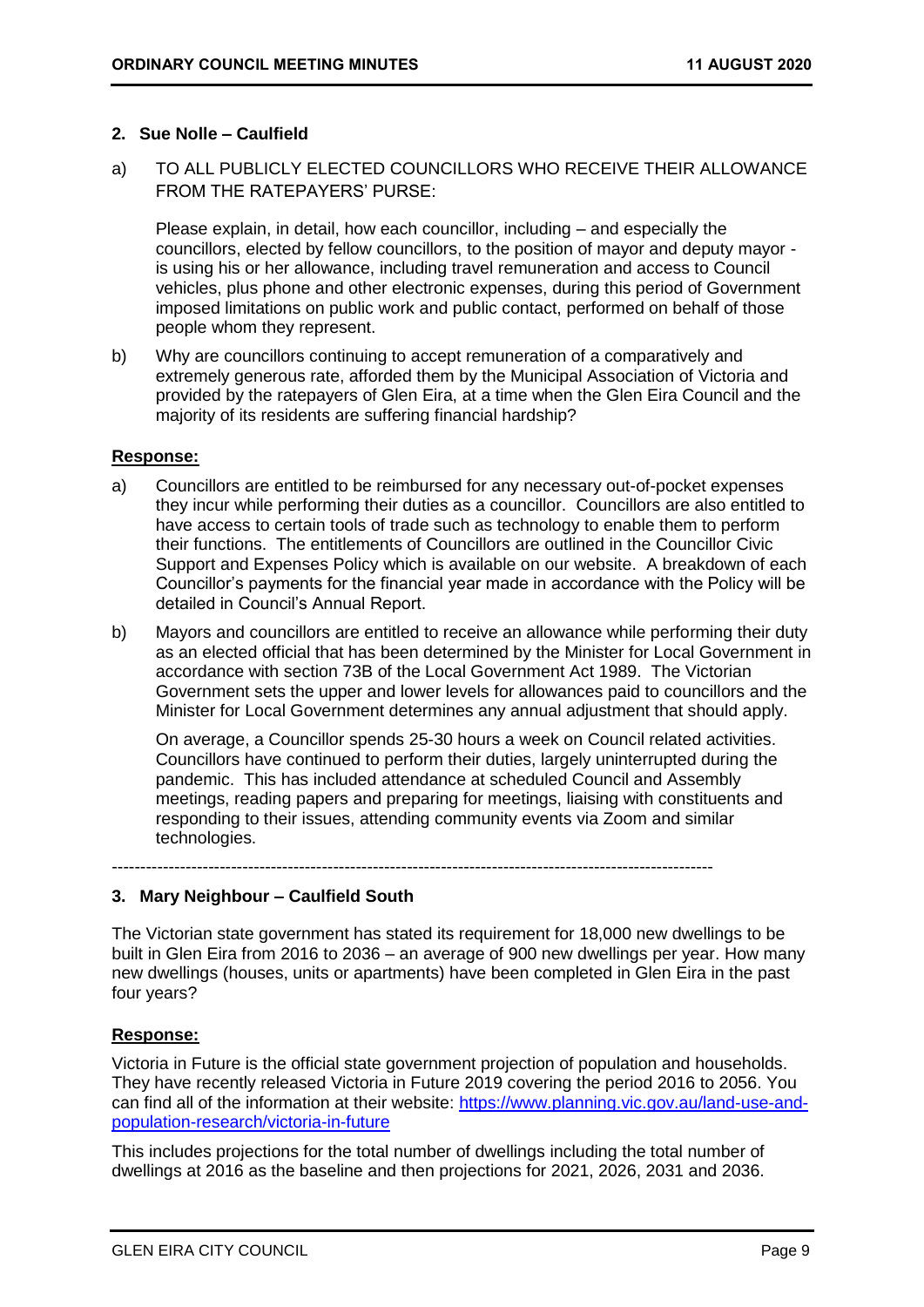The following sets out the total number of dwellings in Glen Eira over the last four full calendar years:

2016: 60,220 dwellings

2017: 60,717 dwellings (an increase of 497 dwellings from 2016)

2018: 62,053 dwellings (an increase of 1336 dwellings from 2017)

2019: 63,237 dwellings (an increase of 1184 dwellings from 2018)

The total number of dwellings projected for 2021 in Victoria in Future 2019 is 65,390 and Glen Eira is tracking well against this target.

----------------------------------------------------------------------------------------------------------

#### **4. Peter Vadiveloo – Carnegie**

Dear Councillors, I again congratulate and commend you for your 5th May 2020 decisions to declare a climate emergency and to achieve zero net community CO2 emissions by 2030. I was surprised the recent the budget did not mention zero net community emissions by 2030. Indeed, very little about carbon emissions or climate change was mentioned in the budget at all. I would think the addressing CO2 emissions will require significant budgetary considerations. So, I am concerned that while the council made the wonderful declarations on 5th May, there is not much to show for it in the subsequent budget. I think the only way community emissions can be reduced is if they become 'front and centre' in all council decisions. My question is, can the council assure residents that reducing community emissions will indeed be made a 'front and centre' issue in all future council decisions, including those made tonight? Yours sincerely, Dr. Peter Vadiveloo

#### **Response:**

Our current Environmental Sustainability Strategy concludes in June 2021. A more ambitious strategy will be developed in 2020-21 with extensive community engagement.

There is funding to develop the new strategy in Council's overall operating budget for this year. The Environmental Strategy & Services function is highlighted on page 30 of the budget document in the Functions/Activities Statement.

The funding to implement the new strategy will be allocated as part of the 2021/22 budget and in budget cycles thereafter.

The 2020-21 Annual Budget contains many sustainability initiatives and programs. These include the installation of solar photovoltaics at eight Council buildings, Environmentally Sustainable Design at several new buildings and car parks, an LED lighting upgrade at GESAC and other energy efficiency upgrades and using recycled concrete in road and pavement bases and backfill in drainage trenches. A further \$150,000 was also added to the operating budget for climate emergency initiatives. You can read more about what we're doing to reduce Council's carbon emissions at [www.gleneira.vic.gov.au/climate-change.](http://www.gleneira.vic.gov.au/climate-change)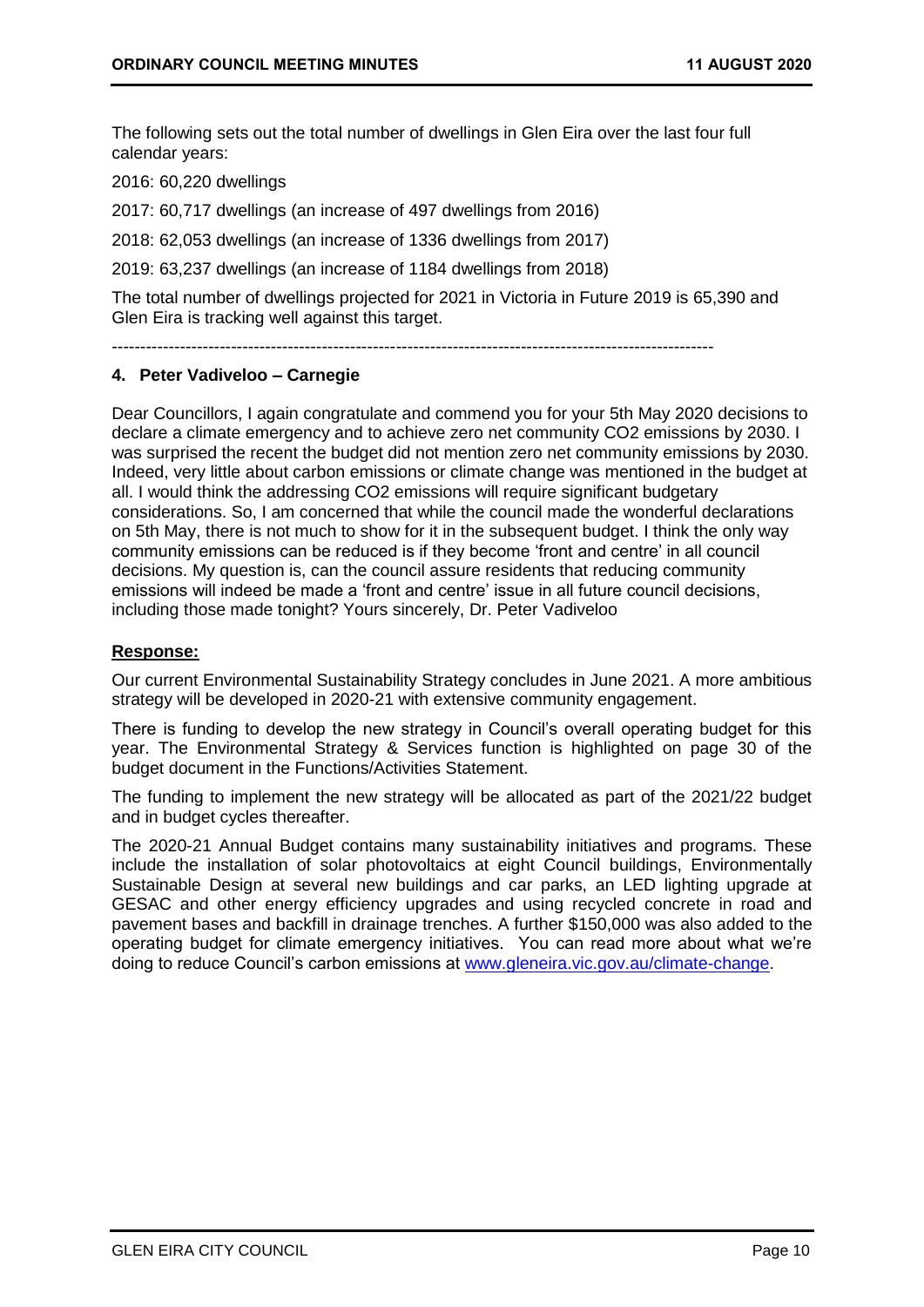#### <span id="page-10-1"></span><span id="page-10-0"></span>**8. OFFICER REPORTS (AS LISTED)**

#### **8.1 TREE PROTECTION - PROPOSED CLASSIFIED TREE LOCAL LAW - OUTCOMES OF THE STATUTORY PUBLIC NOTICE AND SUBMISSION PROCESS**

The Mayor invited the submitters who requested to speak in support of their submission to address Council.

*It is recorded that Cr Magee vacated the virtual meeting at 7:54pm and re-entered at 7:56pm.*

The following submitters presented to Council

Mark Wallace, Jack Garivaldis, Bridget Cramphorn, Vivienne Elder-Smith, Kathleen James, Rosemarie Read, Ian Jones, Michaela Hill, Denise Honan and Felicity Childs

*It is recorded that Cr Magee vacated the virtual meeting at 8:30pm and re-entered at 8:36pm.* 

The Mayor thanked the submitters who presented to Council and to everyone who took the time to prepare a submission.

#### **Moved: Cr Delahunty Seconded: Cr Silver**

That Council:

- 1. notes that under Council's resolution made at the Council meeting on 30 June 2020, the proposed Classified Tree Local Law (**proposed Local Law**) (*Attachment 1*) has been on public exhibition for written submissions as per the requirements of sections 119 and 223 of the *Local Government Act* 1989 for at least 28 days and the proposed Classified Tree Policy (**Policy**) (*Attachment 2*) and the proposed Classified Tree Assessment Guidelines (**Guidelines**) (*Attachment 3*) have also been on public exhibition for written submissions for at least 28 days;
- 2. receives, hears and considers the public submissions made regarding the proposed Local Law, Policy and Guidelines; and
- 3. notes that a further report on the proposed Local Law, Policy and Guidelines will be presented at the Council meeting on 1 September 2020.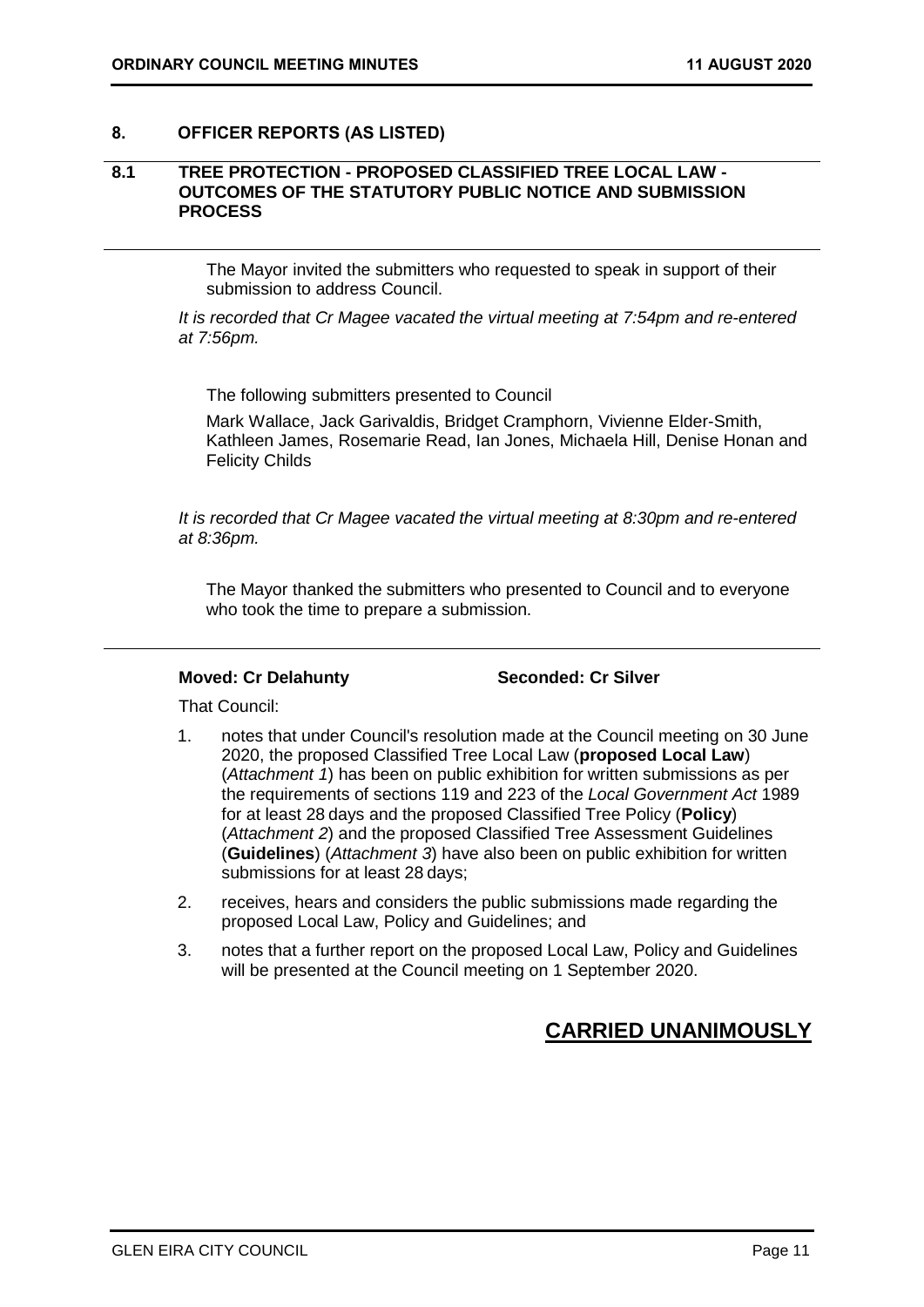### <span id="page-11-0"></span>**8.2 1A WALWORTH AVENUE AND 202-212 HAWTHORN ROAD, CAULFIELD NORTH**

#### **Moved: Cr Hyams Seconded: Cr Athanasopoulos**

That Council issues a Notice of Decision to Grant a Planning Permit for Application No. GE/DP-32834/2019 allowing construction of a three storey dwelling at 1A Walworth Avenue, and the construction of a three storey residential building containing up to 18 apartments at 202-212 Hawthorn Road, Caulfield North and to create and alter access to a road in a Road Zone Category 1, in accordance with the following conditions:

#### Amended plans

1. Before the development starts, amended plans to the satisfaction of the Responsible Authority must be submitted to, and approved by, the Responsible Authority. The plans must be drawn to scale with dimensions and must generally accord with the plans submitted with the application (identified as TP03-TP22A prepared by ADDARC (dated 29/05/2020, Rev 03)), but further modified to show:

#### *Screening*

(a) The provision of 1.7m high screening (by a method specified in Standard B22 of Clause 55.04-6 of the Glen Eira Planning Scheme) to the first floor west facing balconies and habitable room windows of apartments 1.04 and 1.05;

### *Detailed design*

- (b) Location of site services and the electrical substation;
- (c) The location of any individual heating/cooling units to be shown on the plans. If any are proposed on the balconies, the minimum areas in Standard B43 of Clause 55.07-9 of the Glen Eira Planning Scheme must be met;
- (d) All floor plans and elevations to clearly delineate the title boundary of 1A Walworth Avenue (Lot 1 on Title Plan 365891J);
- (e) A notation stating that the car spaces (and any associated services in the basement) within the title boundaries of 1A Walworth Avenue (Lot 1 on Title Plan 365891J) are to be for the dwelling within this title boundary only;
- (f) A secure or controlled access gate provided within the basement area to prevent any access to the land within the title boundaries of 1A Walworth Avenue (Lot 1 on Title Plan 365891J) other than for the use of the dwelling on that lot;
- (g) Notes to demonstrate the achievement of the required cooling load as prescribed in Standard B35 of Apartment Developments (Clause 55.07- 1 of the Glen Eira Planning Scheme;
- (h) Notes to demonstrate the achievement of a stormwater management system as prescribed in Standard B39 of Apartment Developments (Clause 55.07-5 of the Glen Eira Planning Scheme;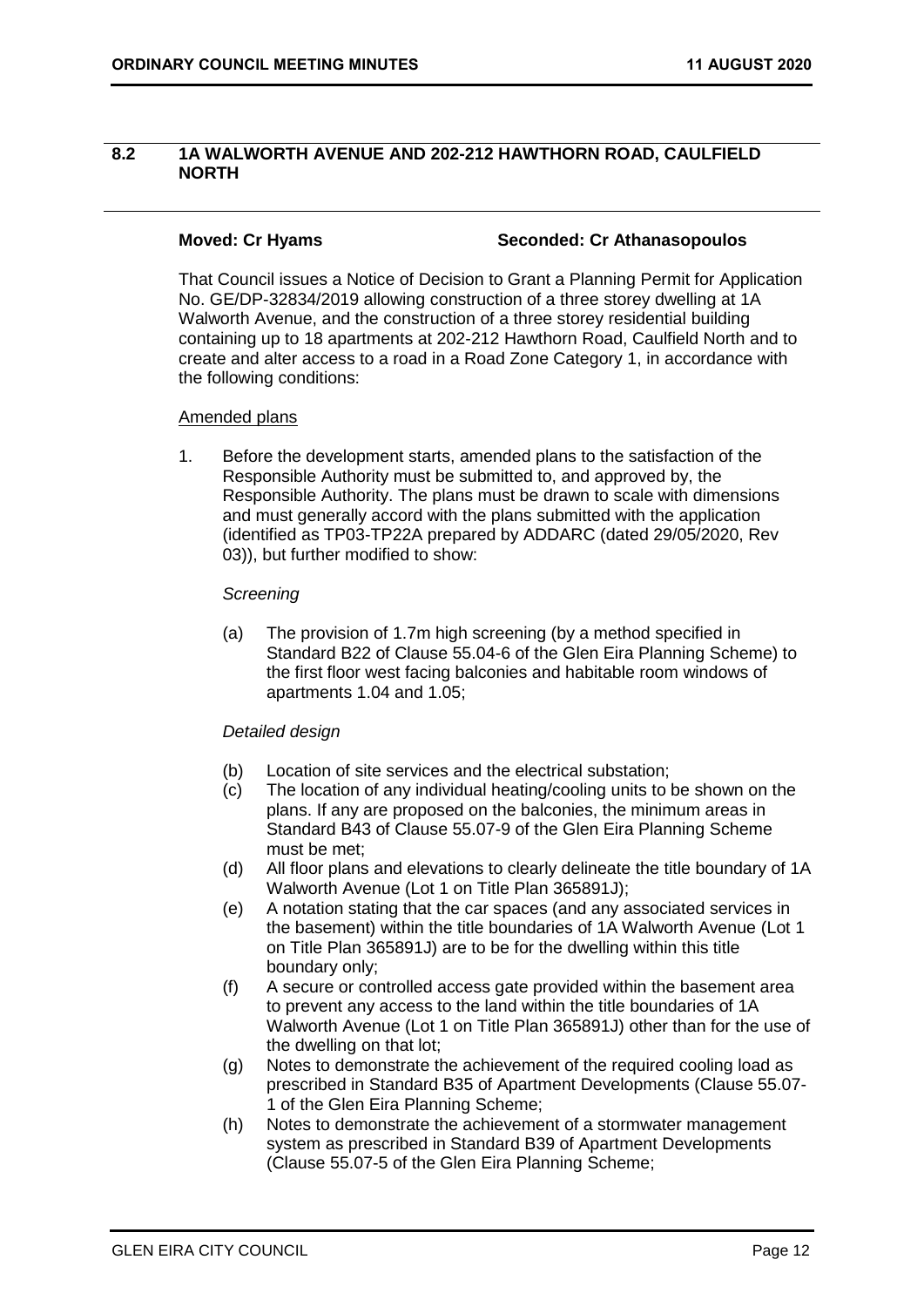#### *Car Parking and Traffic*

(i) The provision of convex mirrors in the basement level to ensure adequate sightlines are provided between cars on the ramp and a car in the basement.

### *Landscaping*

- (j) A landscape plan in accordance with Condition 4;
- (k) A tree protection management plan in accordance with Condition 6;
- (l) The tree protection zone to street tree #11 increased to 3m;

#### *Sustainability*

(m) A Sustainability Management Plan that addresses the Environmentally Sustainable Development principles for the site including, but not limited to, energy efficiency, stormwater collection (including the provision of water tanks) for garden irrigation, how stormwater management satisfies the requirements of Clause 55.07-5 of the Glen Eira Planning Scheme) and waste management and building materials. Any recommended changes to the building must be incorporated into the plans.

When approved, the plans will be endorsed and will then form part of this Permit.

#### General requirements

- 2. The layout of the site and size, design and location of buildings and works as shown on the endorsed plans must not be altered without the prior written consent of the Responsible Authority. Note: This does not obviate the need for a permit where one is required.
- 3. The car spaces and portion of the basement within the lot boundaries of 1A Walworth Avenue are to be used for this dwelling only.

#### Landscaping and tree protection plan

- 4. Before the development starts, a landscape plan to the satisfaction of the responsible authority and generally in accordance with the plan prepared by Jack Merlo Design and Landscape dated 18/4/2019 (but amended to reflect the amendments sought in the S57A application) must be submitted to and approved by the responsible authority. When approved, the plan will be endorsed and will then form part of the permit. The plan must show:
	- (a) A survey (including botanical names) of all existing vegetation to be retained and/or removed.
	- (b) Buildings and trees (including botanical names) on neighbouring properties within three metres of the boundary.
	- (c) Details of surface finishes of pathways and driveways.
	- (d) Details of soil amelioration to mitigate the impacts of construction works to provide suitable planting environments for all plants selected.
	- (e) Pruning schedule for all hedges, trees and other plants as required adjacent to access ways, paths and buildings to ensure clearances and access is maintained for the life of the building.
	- (f) A planting schedule of all proposed trees, shrubs and ground covers, including botanical names, common names, pot sizes, sizes at maturity,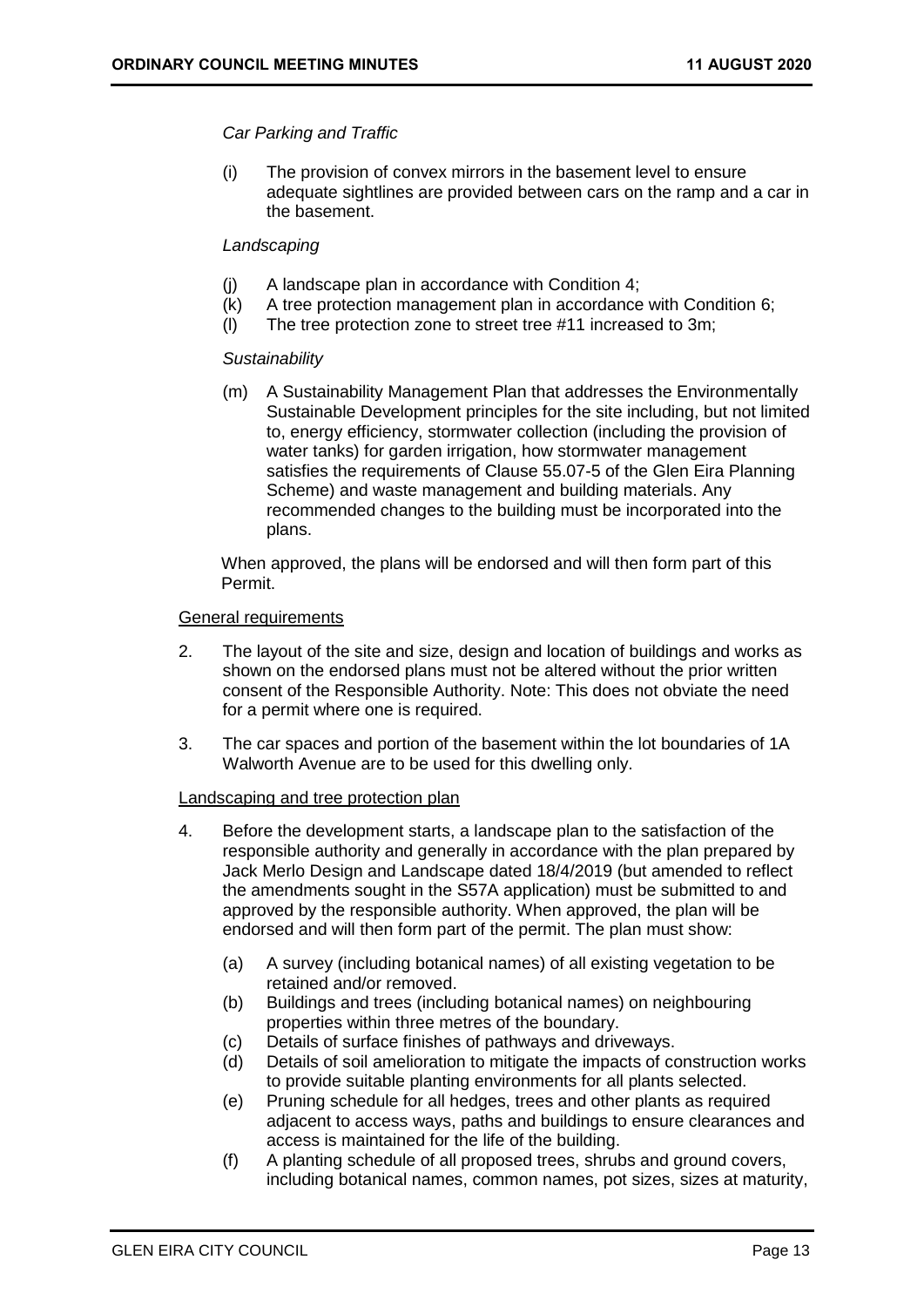and quantities of each plant.

- (g) Correct planting techniques for all stock used within the landscape plan.
- (h) Landscaping and planting within all open areas of the site.
- (i) All species selected must be to the satisfaction of the responsible authority
- (j) All advanced tree stock to be in accordance with AS2303-2015 *Tree Stock for Landscape Use*.
- (k) A notation that all mulch used is in accordance with AS4454-2012 *Composts, soil conditioners and mulches*
- (l) The landscape plan must also indicate that an in-ground irrigation system is to be provided to all landscaped areas
- 5. The landscaping as shown the endorsed Landscape Plan must carried out, completed and maintained including that any dead, diseased or damaged plant are replaced in accordance with the Landscape Plan to the satisfaction of the Responsible Authority.
- 6. Before the development starts including and demolition or excavation, a Tree Protection Management Plan (TPMP) to the satisfaction of the Responsible Authority must be submitted to and approved by the Responsible Authority. When the TPMP is approved, it will become an endorsed plan forming part of the permit and must not be varied except with the written approval of the Responsible Authority. The TPMP must be prepared by a suitably qualified arborist and be generally in accordance with *AS4970:2009: Protection of Trees on Development Sites*. The TPMP must be prepared in relation to the management and maintenance of trees #10, #11, #12, #13, #14, #15, #16, #17, #24, and #28 and include the following:
	- (a) A site plan showing tree protection zones (TPZ) and structural root zones (SRZ), tree protection fence locations and any relocations required and any areas where ground protection systems will be used;
	- (b) A clear photograph of each tree;
	- (c) Any specific damage/faults evident within each tree prior to demolition or construction. These photographs must be supplied within the TPMP as a preliminary dilapidation report.
	- (d) Restricted activities in the TPZ;
	- (e) Key supervision and monitoring stages of the development including pre-demolition, pre-construction, and post construction stages;
	- (f) Annotations that no works, structures or machinery must come within 1m of the trees crown/canopy as per Section 3.3.6 of *AS 4970-2009: Protection of Trees on Development Sites*.
	- (g) The Tree Protection Zone on the nature strip area shall form a rectangle along the back of the kerb, across the nature strip either side of the tree, and along the edge of the footpath. The footpath must remain open for public access. The Tree Protection Zone fencing erected across the nature strip shall be 2m to the west and to the east of Tree 2 and 3m to the west and to the east for Tree3.
	- (h) Details of any TPZ encroachments including:
		- i. Details of exploratory root investigation
		- ii. Alternative construction techniques
		- iii. Root pruning
		- iv. Supervision
		- v. Methods for installation of services e.g.; sewerage, storm water, telecommunications, electricity etc;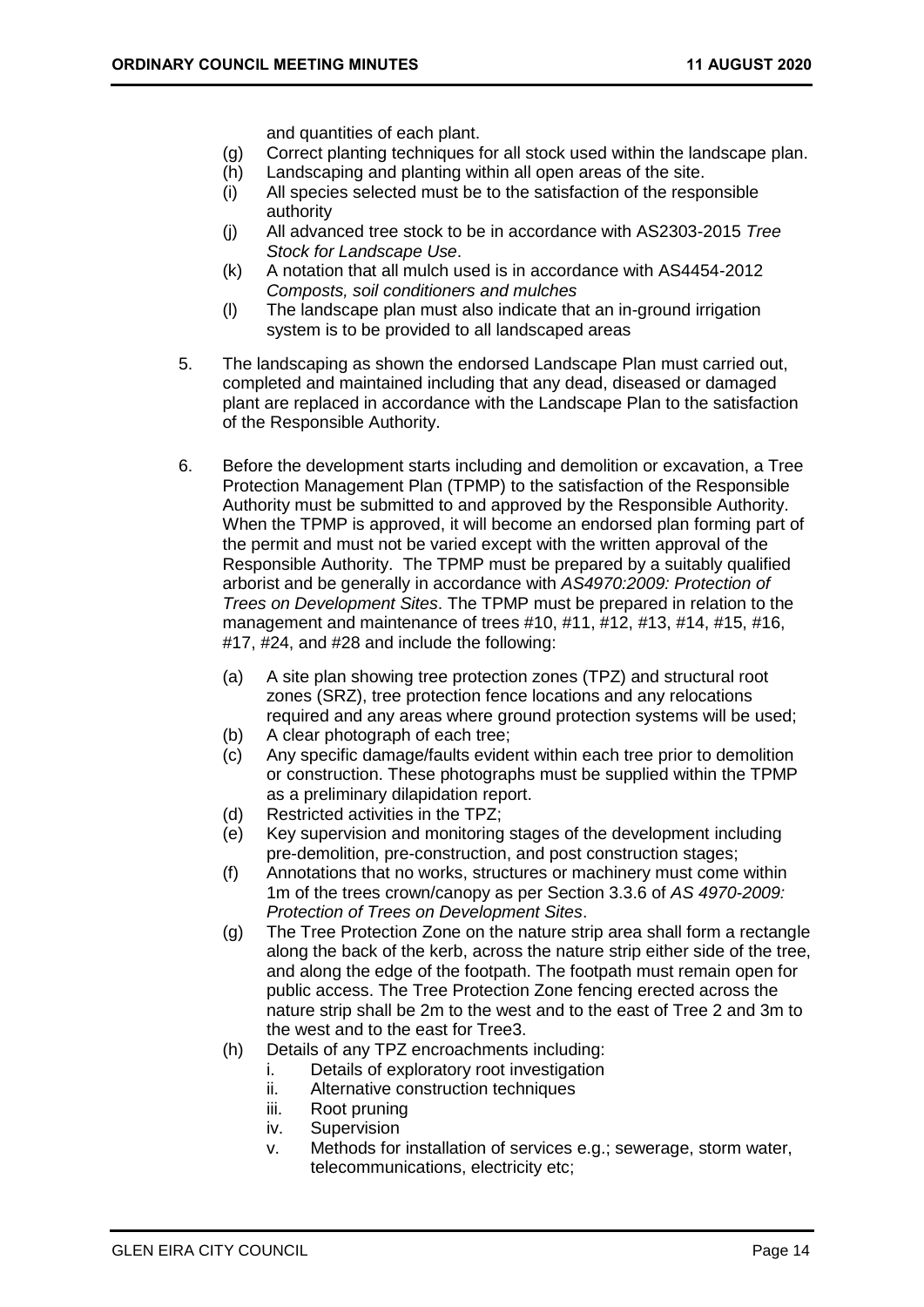- vi. Remedial works as required including a detailed photographic diagram specifying what pruning will occur;
- (i) Any other details that ensure the trees remain healthy and viable during and following construction;
- (j) Final Certification of Tree protection template. The Final Certification Report Template as required in the Tree Protection Management Plan must be completed and submitted to the satisfaction of the Responsible Authority before the dwellings are occupied.

#### Management plans

- 7. The provisions, recommendations and requirements within the endorsed Sustainability Management Plan must be implemented and complied with to the satisfaction of the Responsible Authority and must not be varied except with the written approval of the Responsible Authority.
- 8. Before the development is occupied, a Waste Management Plan (WMP) to the satisfaction of the Responsible Authority must be submitted to and approved by the Responsible Authority. When the WMP is approved, it will become an endorsed plan forming part of the permit and must not be varied except with the written approval of the Responsible Authority. The WMP must outline the collection and disposal of waste and recyclables associated with the proposed uses on the site and include the following:
	- (a) The collection of waste associated with the uses on the land, including the provision of bulk waste collection bins or approved alternative, recycling bins, the storage of other refuse and solid wastes in bins or receptacles within suitable screened and accessible areas to the satisfaction of the Responsible Authority.
	- (b) Designation of methods of collection to be by private collection (for the apartments) unless otherwise agreed in writing by the Responsible Authority. The private collection must incorporate recycling services and must comply with the relevant EPA noise guideline relating to the time of collection.
	- (c) Collection is to be undertaken from within the site with a maximum size 6.4m length waste wise mini truck, unless otherwise agreed in writing by the Responsible Authority.
	- (d) Appropriate areas of bin storage on site and areas of waste bin storage on collection days.
	- (e) Details for best practice waste management once operating. Once approved the WMP will be endorsed to form part of this permit and must be complied with to the satisfaction of the Responsible Authority and must not be varied except with the written approval of the Responsible Authority.

The endorsed WMP must be complied with at all times to the satisfaction of the Responsible Authority.

9. Before the development starts (including excavation or demolition), a Construction Management Plan (CMP) to the satisfaction of the Responsible Authority must be submitted to and approved by the Responsible Authority. When the CMP is approved, it will become an endorsed plan forming part of the permit and must not be varied except with the written approval of the Responsible Authority. The CMP must provide details of the following: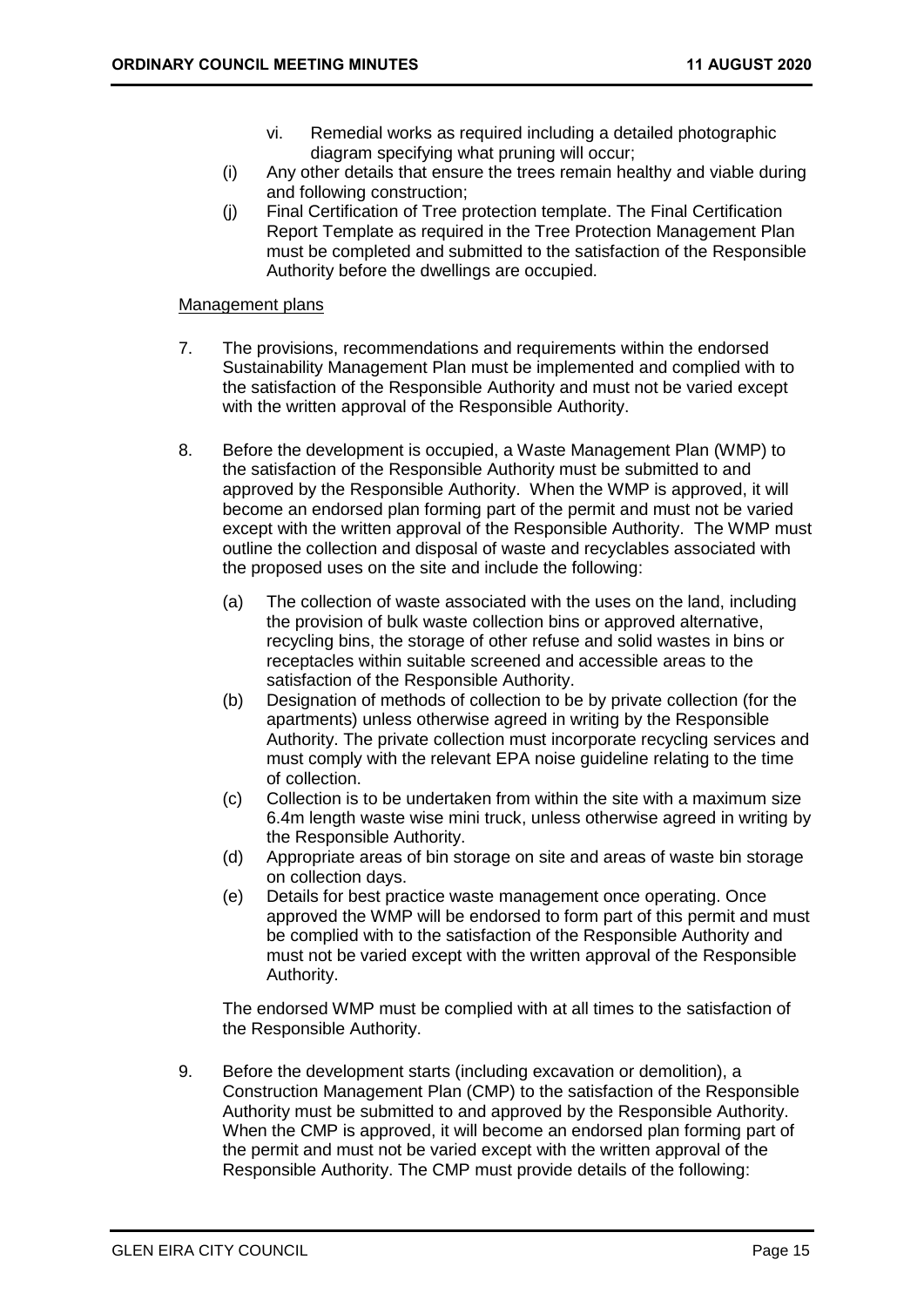- (a) Delivery and unloading points and expected frequency;
- (b) Truck haulage routes, circulation spaces and queuing lanes;
- (c) Details how traffic and safe pedestrian access will be managed. These must be in the form of a Traffic Management Plan designed by a suitably qualified traffic practitioner;
- (d) A liaison officer for contact by owners / residents and the Responsible Authority in the event of relevant queries or problems experienced;
- (e) An outline of requests to occupy public footpaths or roads, or anticipated disruptions to local services;
- (f) Any requirements outlined within this permit as required by the relevant referral authorities;
- (g) Hours for construction activity in accordance with any other condition of this permit;
- (h) Measures to control noise, dust, water and sediment laden runoff;
- (i) Measures to ensure that sub-contractors/tradespersons operating on the site are aware of the contents of the Construction Management Plan;
- (j) Any construction lighting to be baffled to minimise intrusion on adjoining lots.

The endorsed CMP must be complied with at all times to the satisfaction of the Responsible Authority.

#### Carparking and accessways

- 10. Areas set aside for the parking of vehicles and access lanes as shown on the endorsed plans must be:
	- (a) constructed;
	- (b) properly formed to such levels that they can be used in accordance with the plans;
	- (c) surfaced with an all-weather sealcoat;
	- (d) drained;
	- (e) line-marked to indicate each car space and all access lanes;
	- (f) clearly marked to show the direction of traffic along the access lanes and driveways; to the satisfaction of the Responsible Authority.

Car spaces, access lanes and driveways shown on the endorsed plans must not be used for any other purpose.

- 11. Before the dwellings are occupied, a report containing details of the installation and continued operation of the warning light system within the basement and ground floor areas must be provided to and approved by the Responsible Authority. The report must be to the satisfaction of the Responsible Authority and will be endorsed and form part of the permit.
- 12. The vehicular crossing must be constructed to the road to suit the proposed driveway(s) to the satisfaction of the Responsible Authority and any existing crossing or crossing opening must be removed and replaced with footpath, nature strip and kerb and channel to the satisfaction of the Responsible Authority.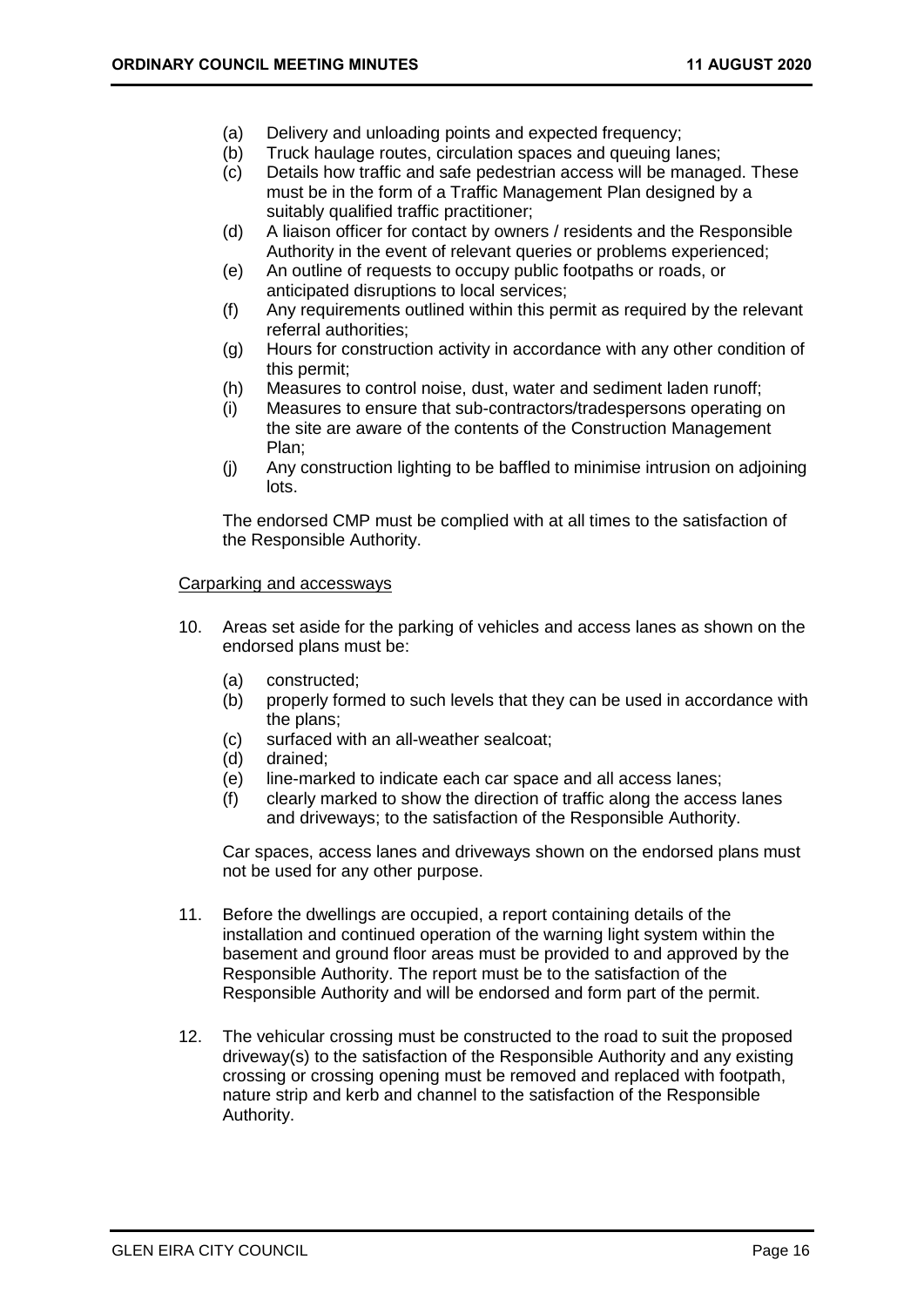#### VicRoads Condition

- 13. Prior to the commencement of the works hereby approved, amended plans must be submitted to and approved by the Head, Transport for Victoria. When approved by the Head, Transport for Victoria, the plans must be endorsed by the Responsible Authority and will then formed part of the permit. The plans must be drawn to scale with dimensions and be generally in accordance with the advertised plans but modified to show:
	- (a) Access crossover as at least 6.1 metres wide at the property boundary with the edges of the crossover angled at 60 degrees to the road reserve boundary, at least for the first 3 metres from the edge of the road with 3.0 meter radial turnouts.
	- (b) Associated removal of on-street parking spaces to the satisfaction of the Responsible Authority such that it provides ease of turning movements into and out of the site.
- 14. Prior to the occupation of the development, all disused or redundant vehicle crossings must be removed, and the area reinstated to the satisfaction of the Responsible Authority and at no cost to Head, Transport for Victoria.
- 15. Prior to the occupation of the development, the access crossover and associated works must be provided and available for use.
- 16. Vehicles must enter and exit the land in a forward direction at all times.
- 17. The level of the footpaths must not be lowered or altered in any way to facilitate access to the site.

#### Expiry Conditions

- 18. This permit will expire if one of the following circumstances applies:
	- (a) the development is not started within three years of the date of this permit.
	- (b) the development is not completed within five years of the date of this permit.

The Responsible Authority may extend the permit if a request is made in writing in accordance with section 69 of *Planning and Environment Act 1987*.

#### **Permit notes**

A. The amendments specified in Condition 1 of this Permit and any additional modifications which are "necessary or consequential" are those that will be assessed by Council when plans are lodged to satisfy that condition. Any "necessary or consequential" amendments, in addition to those required by this condition, should be specifically brought to the attention of Council for assessment. If other modifications are proposed, they must be identified and be of a nature that an application for amendment of permit may be lodged under Section 72 of the Planning and Environment Act 1987. An amendment application is subject to the procedures set out in Section 73 of the Planning and Environment Act 1987.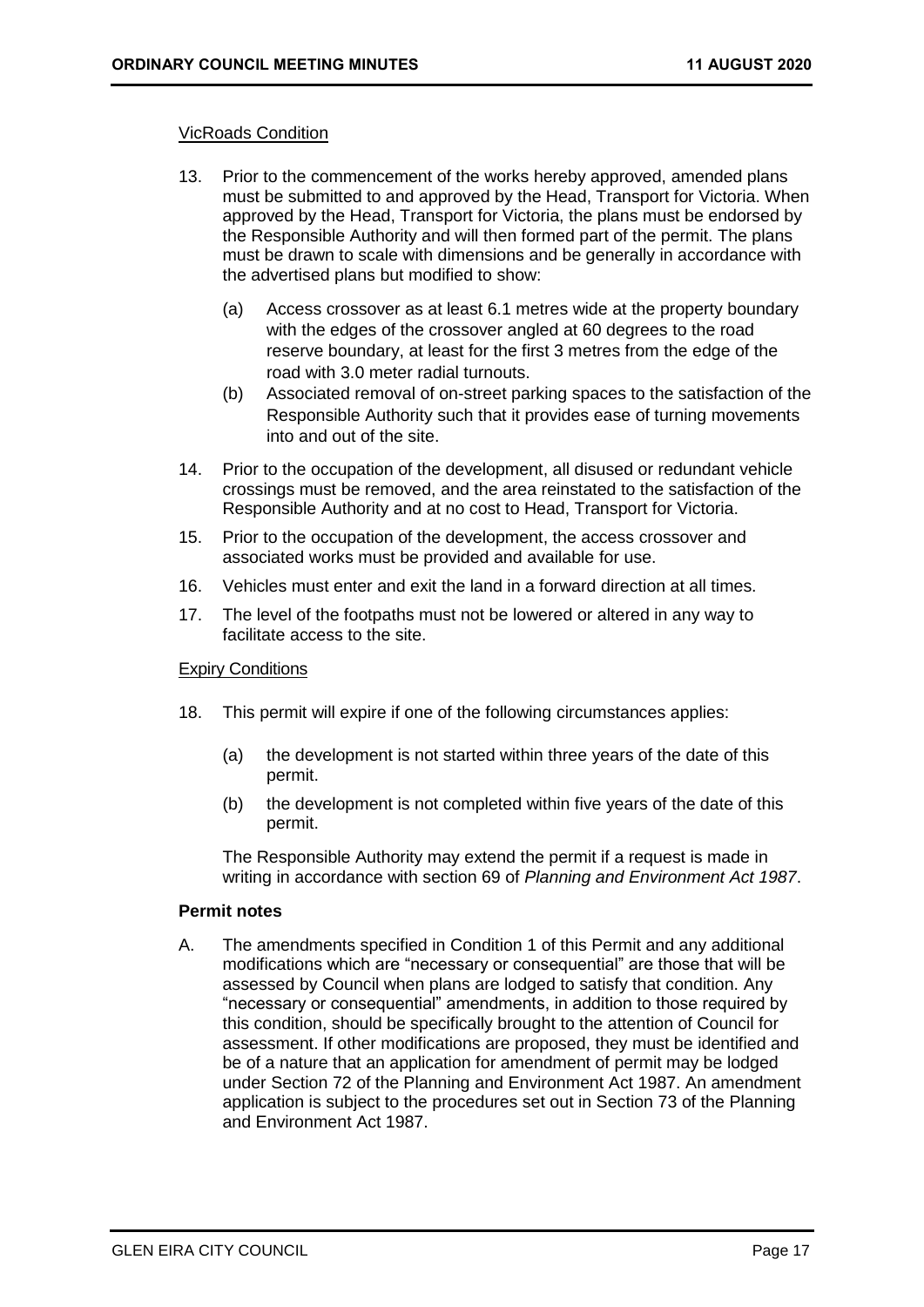- B. This Planning Permit represents the Planning approval for the use and/or development of the land. This Planning Permit does not represent the approval of other departments of Glen Eira City Council or other statutory authorities. Such approvals may be required and may be assessed on different criteria from that adopted for the approval of this Planning Permit.
- C. This Planning Permit represents the Planning approval for the development of the land. Side and rear boundary fences do not form part of this Planning approval. The approval for building on a "title boundary" enables the building to be sited precisely on the boundary (as determined by a licensed land surveyor) or within 200mm of the title boundary as per the definition in Clause 55.04-2 of the Glen Eira Planning Scheme. All matters relating to the boundary fences shall be in accordance with the provisions of the Fences Act 1968, i.e. Council will not deliberate on which option prevails but rather the permit holder and adjoining owners will need to cooperatively resolve which of the above outcomes is mutually acceptable.
- D. Any failure to comply with the conditions of this permit may result in action being taken to have an Enforcement Order made against some or all persons having an interest in the land and may result in legal action or the cancellation of this permit by the Victorian Civil and Administrative Tribunal.
- E. Nothing in the grant of this permit should be construed as granting any permission other than planning permission for the purpose described. It is the duty of the permit holder to acquaint themselves, and comply, with all other relevant legal obligations (including any obligation in relation to restrictive covenants and easements affecting the site) and to obtain other required permits, consents or approvals.
- F. The replacement street tree species must be to the satisfaction of Council's Parks Services Department. The new tree must be planted and maintained to the satisfaction of Council at no cost to the Council.
- G. Prior to the commencement of any demolition and/or building works, an Asset Protection Permit must be obtained from Council's Engineering Services Department.
- H. Prior to the commencement of works, the developer must expose the Council drain on site and call Engineering Services to arrange an inspection to confirm the exact location of this drain. No structures are to be constructed within 1m laterally from edge of the existing Council drain or the drain relocated without Council approval.
- I. On any future subdivision the applicant shall crate a drainage easement on top of the existing Council drain in favour of Glen Eira City Council along the northern boundary of the allotment.
- J. No net increase in the peak stormwater runoff to Council's drainage network. Post development peak storm water discharged to Council's drainage network must be maintained to the predevelopment level for 10 year ARI.
- K. Residents of the dwellings allowed under this permit will not be issued Residential Parking Permits (including visitor parking permits).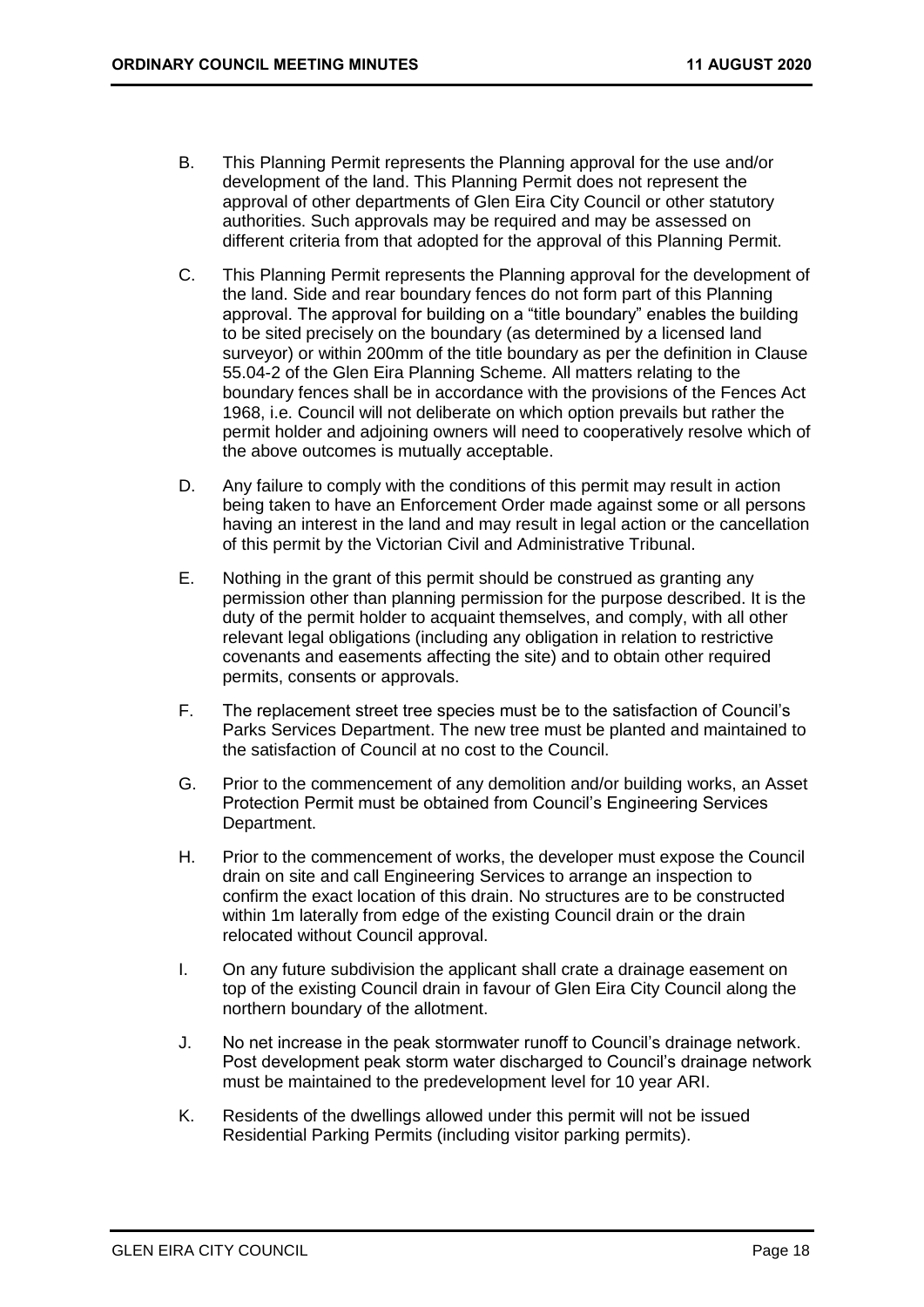L. No work must be commenced in, on, under or over the road reserve without having first obtaining all necessary approval under the *Road Management Act 2004*, the *Road Safety Act 1986*, and any other relevant acts or regulations created under those Acts, (VicRoads footnote).

*It is recorded that Cr Davey left the virtual meeting at 8:58pm and re-entered at 9pm.*

# **CARRIED**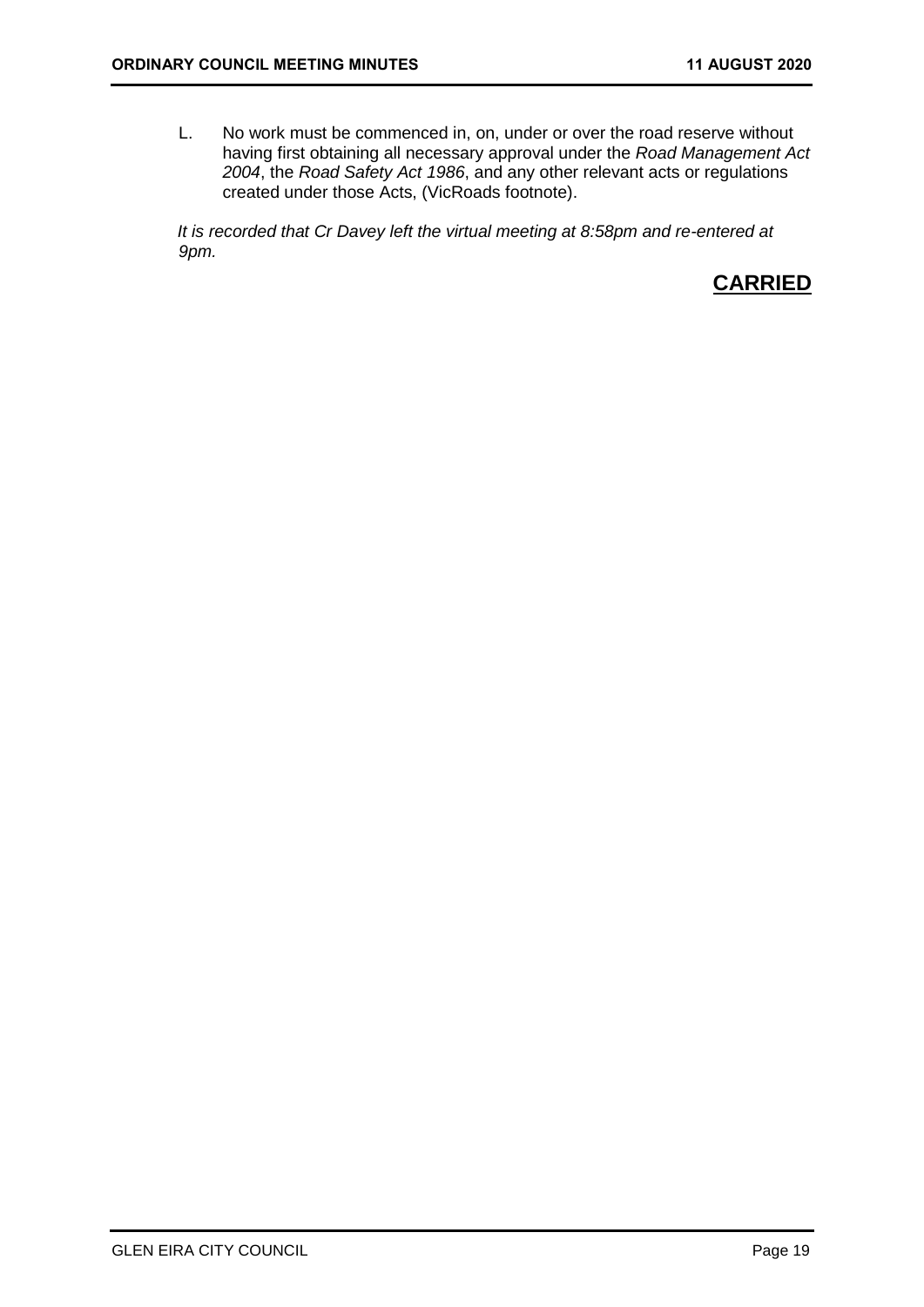#### <span id="page-19-0"></span>**8.3 VCAT WATCH**

#### **Moved: Cr Hyams Seconded: Cr Cade**

That Council notes the applications currently before the Victorian Civil and Administrative Tribunal.

*It is recorded that Cr Athanasopoulos vacated the virtual meeting at 9:19pm.*

# **CARRIED UNANIMOUSLY**

#### **8.4 POST-WAR AND HIDDEN GEMS HERITAGE AMENDMENT AND GLEN EIRA THEMATIC ENVIRONMENTAL HISTORY (REFRESH)**

#### **Moved: Cr Delahunty Seconded: Cr Hyams**

*It is recorded that Cr Athanasopoulos entered the virtual meeting at 9:21pm.*

That Council:

- 1. notes the pre-amendment consultation submissions received in relation to the draft *Post-War and Hidden Gems Heritage Review* Citations.
- 2. adopts the *City of Glen Eira Post-War and Hidden Gems Heritage Review 2020, Stage 2: Citations* Report in accordance with the attached document which includes changes noted in Attachment 3 and the removal of the following places from the adopted document and future amendment documentation for C214glen:
	- i) PW03 27 Aroona Road, Caulfield North
	- ii) PW08 Lido Chambers, 119-229 Balaclava Road, Caulfield North<br>iii) PW11 780 Centre Road, Bentleigh East
	- iii) PW11 780 Centre Road, Bentleigh East
	- iv) PW18 Caulfield Synagogue, 572-4 Inkerman Road, Caulfield North
	- v) PW22 30 Loch Avenue, St Kilda East
	- vi) PW24 58 Lumeah Road, Caulfield North
	- vii) PW29 Kadimah Cultural Centre, 7 Selwyn Street, Elsternwick
- 3. adopts the *City of Glen Eira Thematic Environmental History (refresh) 2020*  as Council's revised thematic environmental history (replacing the Heritage Management Plan 1996 Volume 1).
- 4. seeks authorisation from the Minister for Planning to prepare and exhibit Planning Scheme Amendment C214glen to implement the adopted recommendations of the *City of Glen Eira Post-War and Hidden Gems Heritage Review 2020, Stage 2: Citations,* to include the *City of Glen Eira Thematic Environmental History (refresh) 2020* as a Background Document and to remove the *Heritage Management Plan 1996 Volume 1* from the Glen Eira Planning Scheme.
- 5. authorises the Manager City Futures to undertake minor changes to the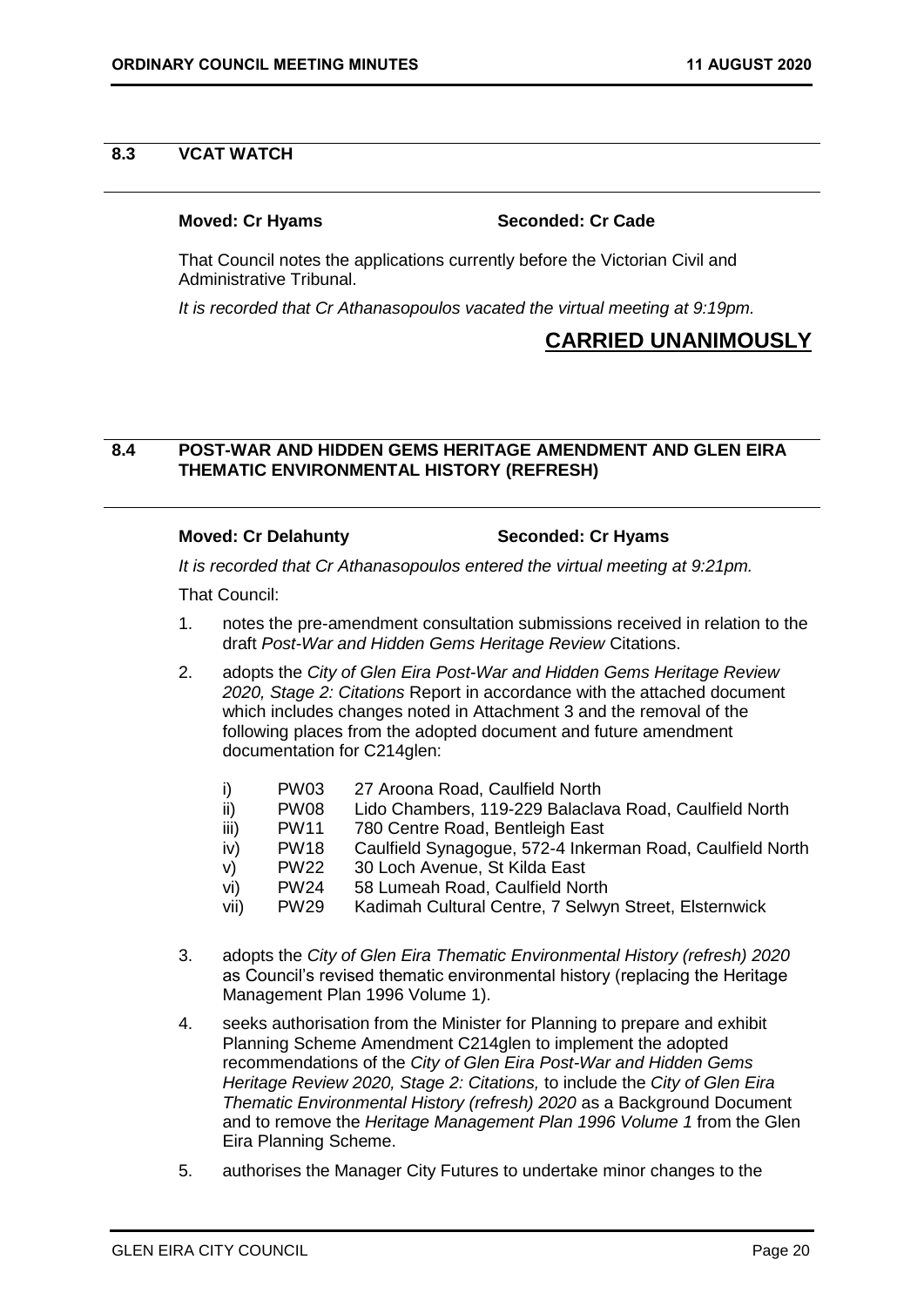<span id="page-20-0"></span>Amendment, including changes requested by the Minister for Planning or the Department of Environment, Land, Water and Planning to receive authorisation, where the changes do not affect the purpose or intent of the Amendment.

6. subject to receiving authorisation from the Minister for Planning, places the Amendment on public exhibition for a period of at least one month.

# **CARRIED UNANIMOUSLY**

#### **Procedural Motion**

**Moved: Cr Silver Seconded: Cr Magee**

That the meeting be extended to finish at 11pm.

#### **CARRIED UNANIMOUSLY**

#### **8.5 DRAFT URBAN FOREST STRATEGY**

**Moved: Cr Davey Seconded: Cr Athanasopoulos**

That Council:

- 1. endorse the draft Urban Forest Strategy for community consultation between 14 August and 27 September 2020.
- 2. receive a future report outlining community feedback and presenting a final strategy for adoption.

# **CARRIED UNANIMOUSLY**

### **8.6 ADVOCACY ON THE GLENHUNTLY AND NEERIM ROADS LEVEL CROSSING REMOVALS**

#### **Moved: Cr Davey Seconded: Cr Athanasopoulos**

That Council note the report and the key themes of Council's advocacy to the Level Crossing Removal Project and State Government for improved public realm outcomes associated with the two level crossing removals in Glen Huntly.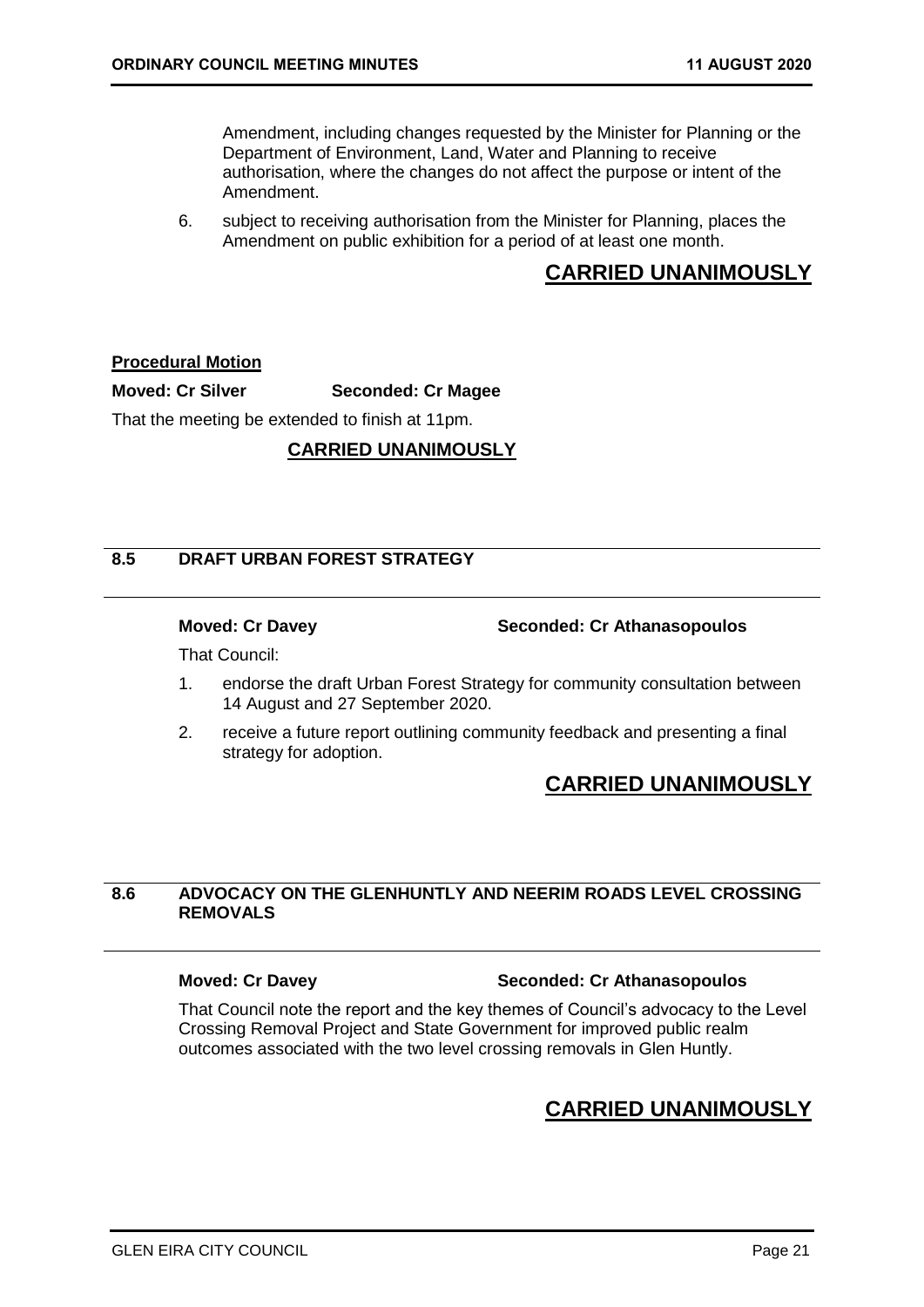<span id="page-21-0"></span>The Mayor split Item 8.7 to be considered in two parts.

### **8.7 COMMUNITY GRANTS RECOMMENDATIONS 2020-2021**

#### **Moved: Cr Sztrajt Seconded: Cr Davey**

That Council endorses:

- 1. the Community Strengthening Grants as detailed in Attachment One; and
- 2. the Partnership and Events Grants as detailed in Attachment Two.

# **CARRIED UNANIMOUSLY**

*It is recorded that Cr Jamie Hyams declared an indirect conflict of interest because of conflicting duties in part 3 of Item 8.7 given he is on the Committee of Management of the Glen Eira Adult Learning Centre.*

*It is recorded Cr Hyams left the virtual meeting at 10.22pm prior to consideration of part 3 of Item 8.7.* 

**Moved: Cr Sztrajt Seconded: Cr Cade**

That Council endorses:

3. Community grants for Glen Eira Adult Learning Centre (GEALC) as detailed in Attachment Three.

# **CARRIED UNANIMOUSLY**

*It is recorded Cr Jamie Hyams entered the virtual meeting at 10.23pm and was not present when part 3 of item 8.7 was considered.*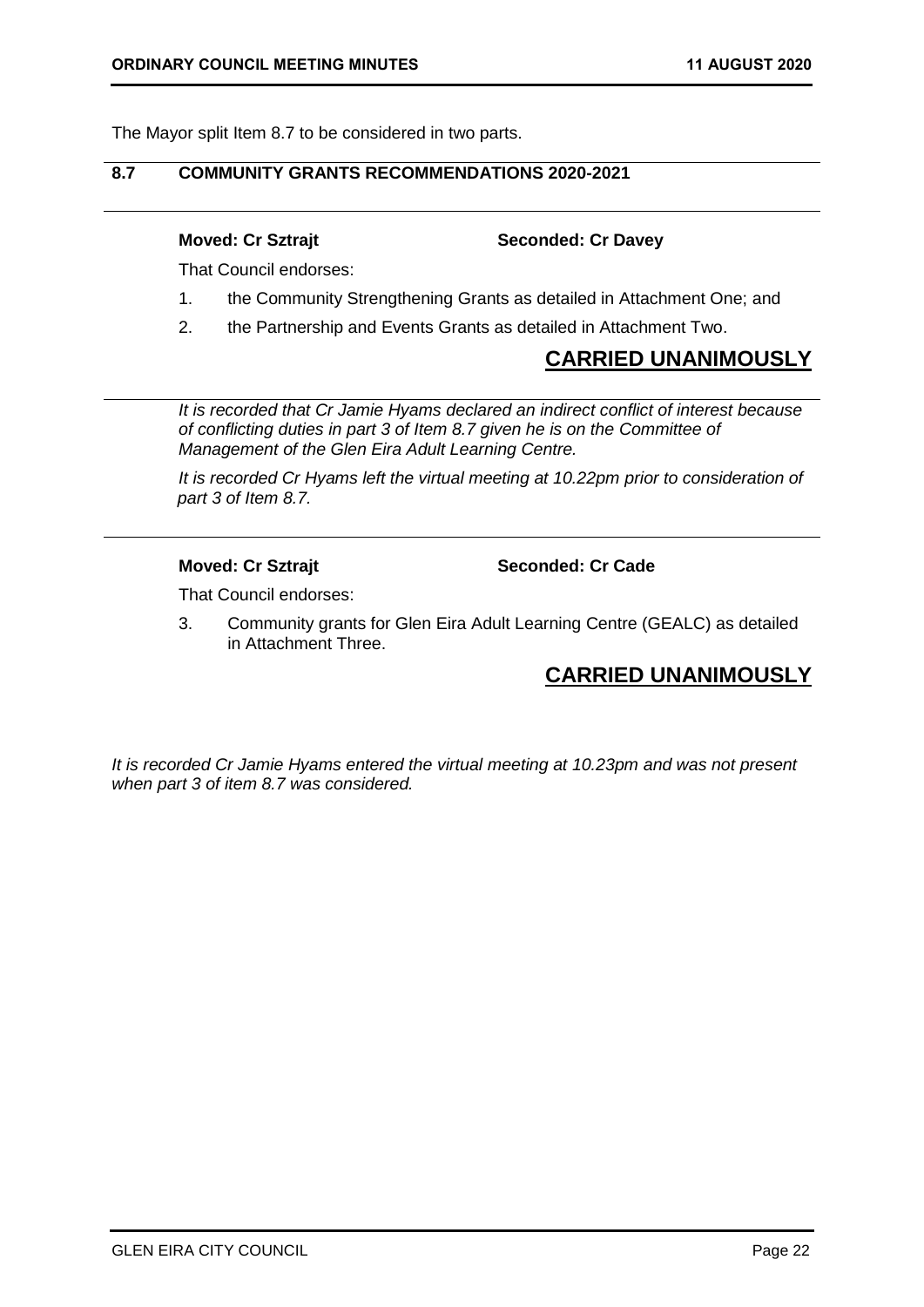### <span id="page-22-0"></span>**8.8 MUNICIPAL EMERGENCY MANAGEMENT PLAN**

#### **Moved: Cr Hyams Seconded: Cr Magee**

That Council:

- 1. notes changes to the Glen Eira Municipal Emergency Management Plan (MEMP) since 2017, with further identified updates and changes to the contact list and facility locations included for amendment by the MEMPC at its next meeting
- 2. notes the Municipal Emergency Planning Committee has endorsed the current version of the plan and will continue to update the MEMP to ensure currency; and
- 3. deems the attachment as confidential for the purposes of section 3(1)(f) of the *Local Government Act 2020* as it contains personal information, being information which if released would result in the unreasonable disclosure of information about any person or their personal affairs.

# **CARRIED UNANIMOUSLY**

### **8.9 COMMUNITY SATISFACTION SURVEY 2020**

#### **Moved: Cr Hyams Seconded: Cr Athanasopoulos**

That Council:

- 1. notes the results of the 2020 Community Satisfaction Survey; and
- 2. notes that in the interests of transparency, a copy of the full report will be placed on Council's website.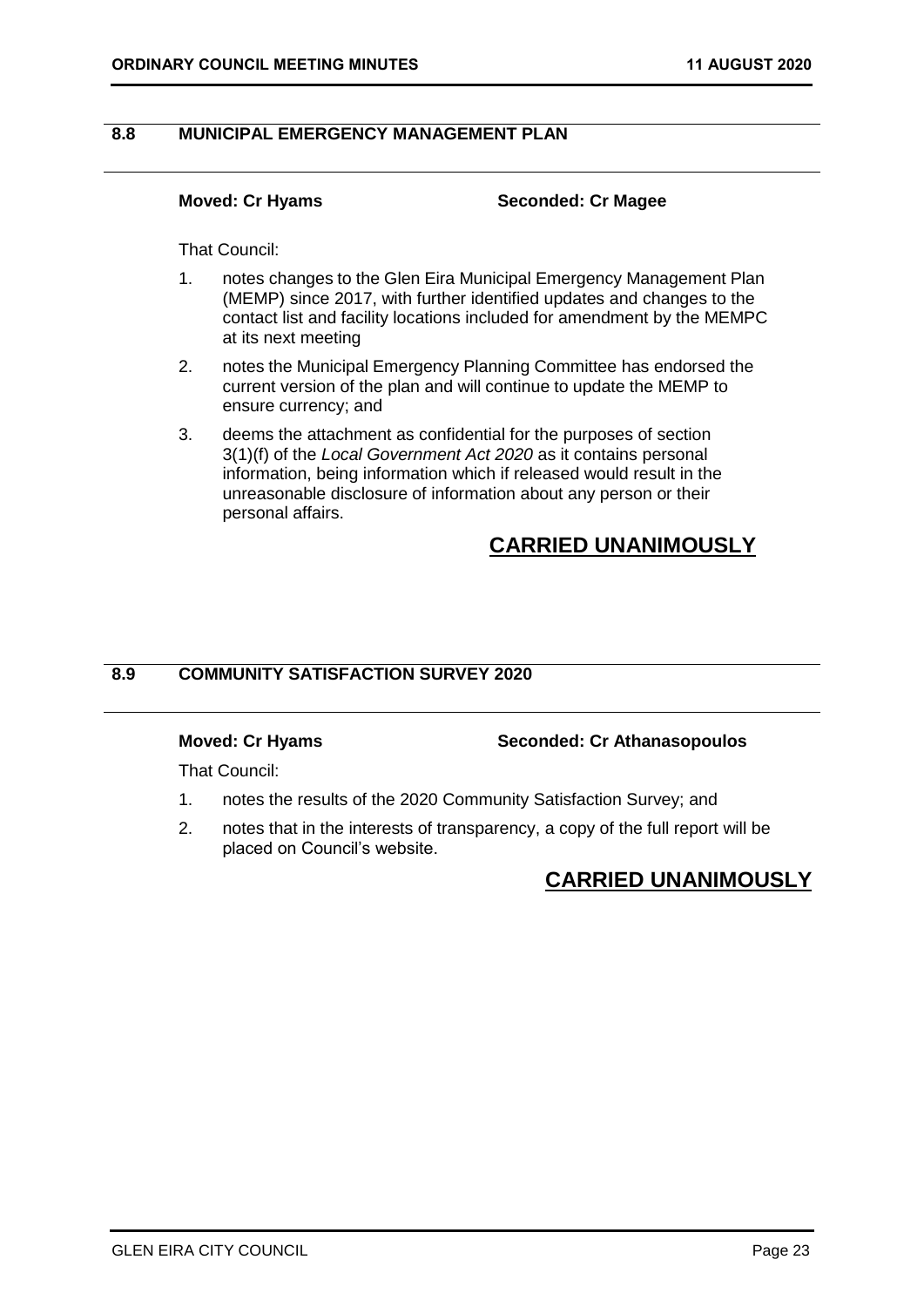#### <span id="page-23-0"></span>**8.10 ESTABLISH THE AUDIT & RISK COMMITTEE IN ACCORDANCE WITH THE LOCAL GOVERNMENT ACT 2020**

### **Moved: Cr Delahunty Seconded: Cr Magee**

#### **PART A**

That Council revokes:

- a) the Audit & Risk Committee's Terms of Reference approved by Council on 26 November 2019 shown as Attachment 1 to the agenda report;
- b) the Audit & Risk Committee's Charter adopted by Council on 18 December 2018 as shown in Attachment 2 to the agenda report; and
- c) the Audit Committee established by Council under subsection 120(1) of the *Local Government Act 1989*.

### **PART B**

That Council:

- a) establishes an Audit and Risk Committee under subsection 53(1) of the *Local Government Act 2020*;
- b) approves the Audit and Risk Committee's Charter under subsection 54(1) of the *Local Government Act 2020* shown as Attachment 3 to the agenda report.
- c) appoints to the Audit and Risk Committee the following Independent Members:
	- Ms Lisa Woolmer until 1 January 2022, and further, appoints Ms Lisa Woolmer to the role of Chairperson of Council's Audit and Risk Committee;
	- Craig Geddes until 1 January 2024; and
	- Menchi Schneier until 1 January 2023.
- d) adopts the following remuneration rates for the Audit and Risk Committee Independent Members:
	- Chairperson \$8,500 p.a. (exc. GST); and
	- Independent Member \$7,270 p.a. (exc. GST).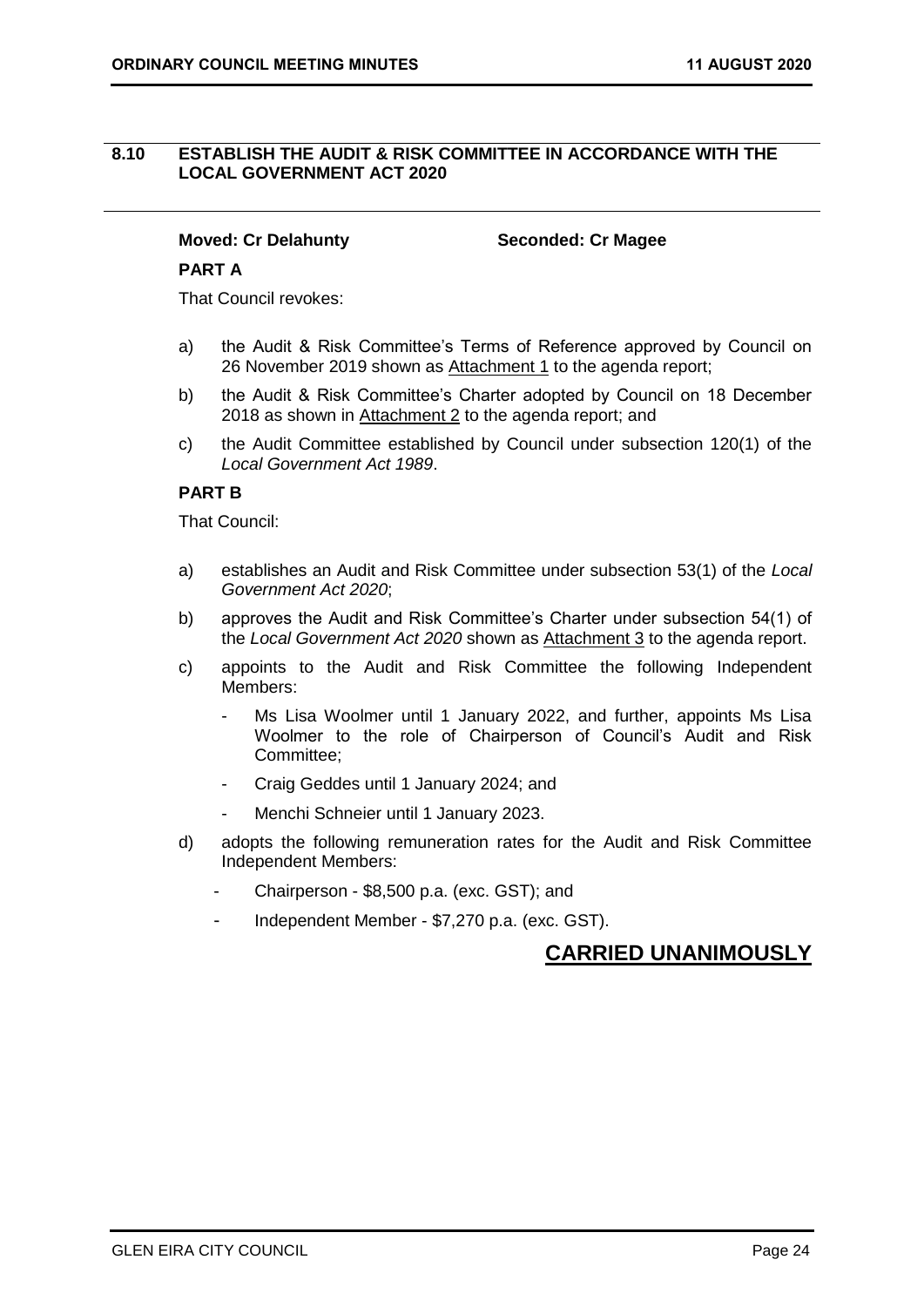### <span id="page-24-0"></span>**8.11 GOVERNANCE RULES AND PUBLIC TRANSPARENCY POLICY**

#### **Moved: Cr Hyams Seconded: Cr Silver**

That Council:

- 1. approves the following documents (copies of which are attached to this report):
	- (a) Public Transparency Policy;
	- (b) Draft Governance Rules;
	- (c) Election Period Policy;
	- (d) State and Federal Elections (Councillor Candidature) Policy;
	- (e) Councillor Questions Guidelines;
	- (f) Public Participation at Ordinary Council Meetings Guidelines; and
	- (g) Written Public Questions to Council Guidelines;
- 2. authorises Council officers to publish approved versions of the documents on the Council website; and
- 3. notes that, following the approval of the Public Transparency Policy, Council officers will review and update policies, with a view to ensuring that current policies are made available to the public, and will provide Council with an update on progress within 18 months of this Council report.

# **CARRIED UNANIMOUSLY**

### **8.12 QUARTERLY SERVICE PERFORMANCE REPORT**

#### **Moved: Cr Athanasopoulos Seconded: Cr Hyams**

That Council notes the Quarterly Service Performance Report for the period ending June 2020.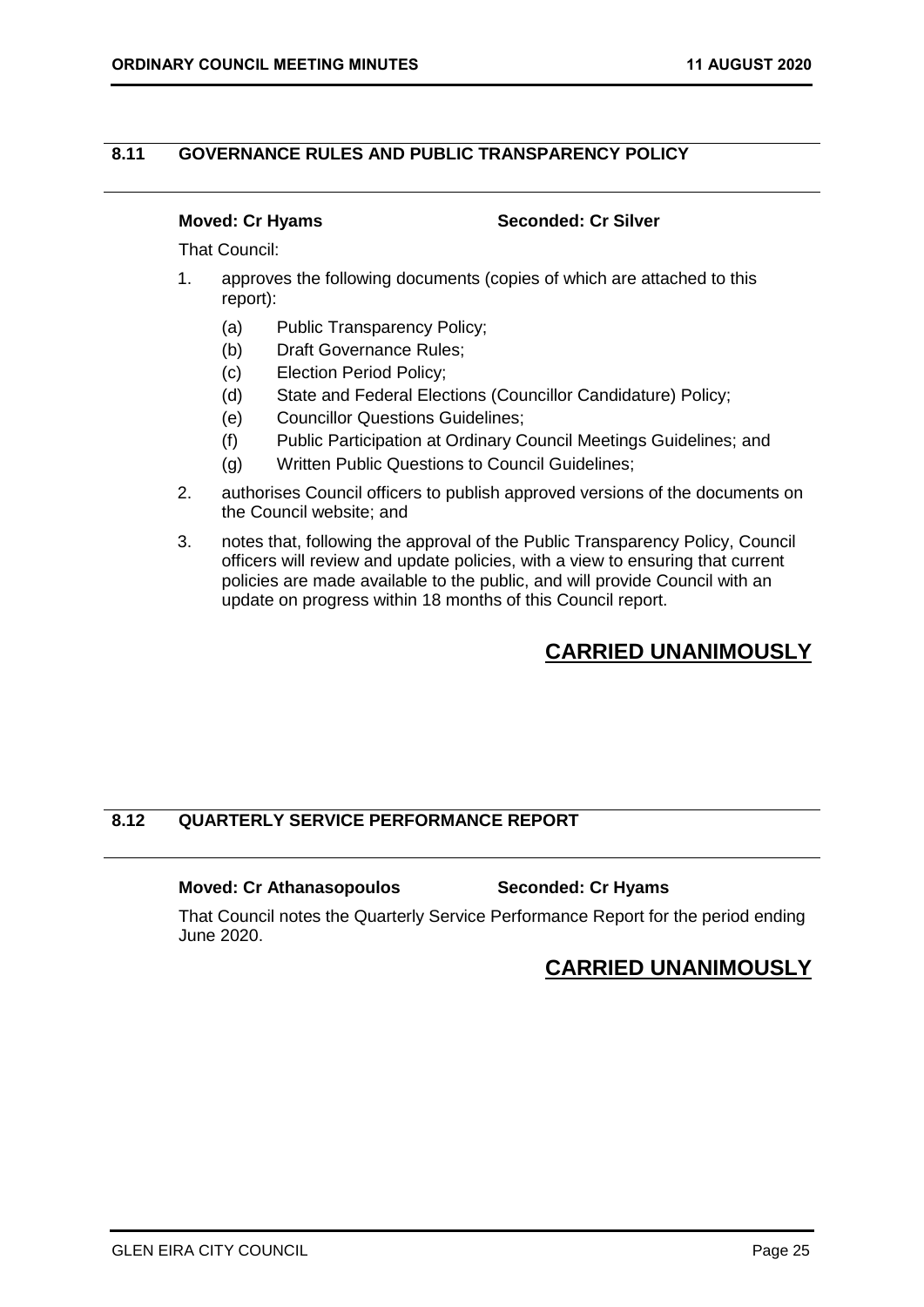#### <span id="page-25-3"></span><span id="page-25-0"></span>**9. URGENT BUSINESS - NIL**

#### <span id="page-25-2"></span><span id="page-25-1"></span>**10. ORDINARY BUSINESS**

**10.1 Requests for reports from a member of Council staff**

### **10.1.1 PROCUREMENT POLICY**

#### **Moved: Cr Hyams Seconded: Cr Silver**

That officers prepare a report on how Council's Procurement Policy can be amended to provide that, when officers incorporate social value principles into the purchase of goods and services, appropriate priority is given to ensuring compliance with the principles set out in subclauses (a) to (h) of clause 3. This report is to come to Council no later than the September 22 Ordinary Council Meeting.

*It is recorded that Cr Delahunty left the virtual meeting at 10.38pm and did not return*.

*It is recorded that Cr Davey left the virtual meeting at 10.39pm.*

# **CARRIED UNANIMOUSLY**

### <span id="page-25-4"></span>**10.2 Right of reply – Nil**

### <span id="page-25-5"></span>**10.3 Councillor questions – Nil**

<span id="page-25-6"></span>*It is recorded that Cr Davey entered the virtual meeting at 10.41pm.*

### **10.4 Written public questions to Council**

This item was dealt with at an earlier stage of the meeting.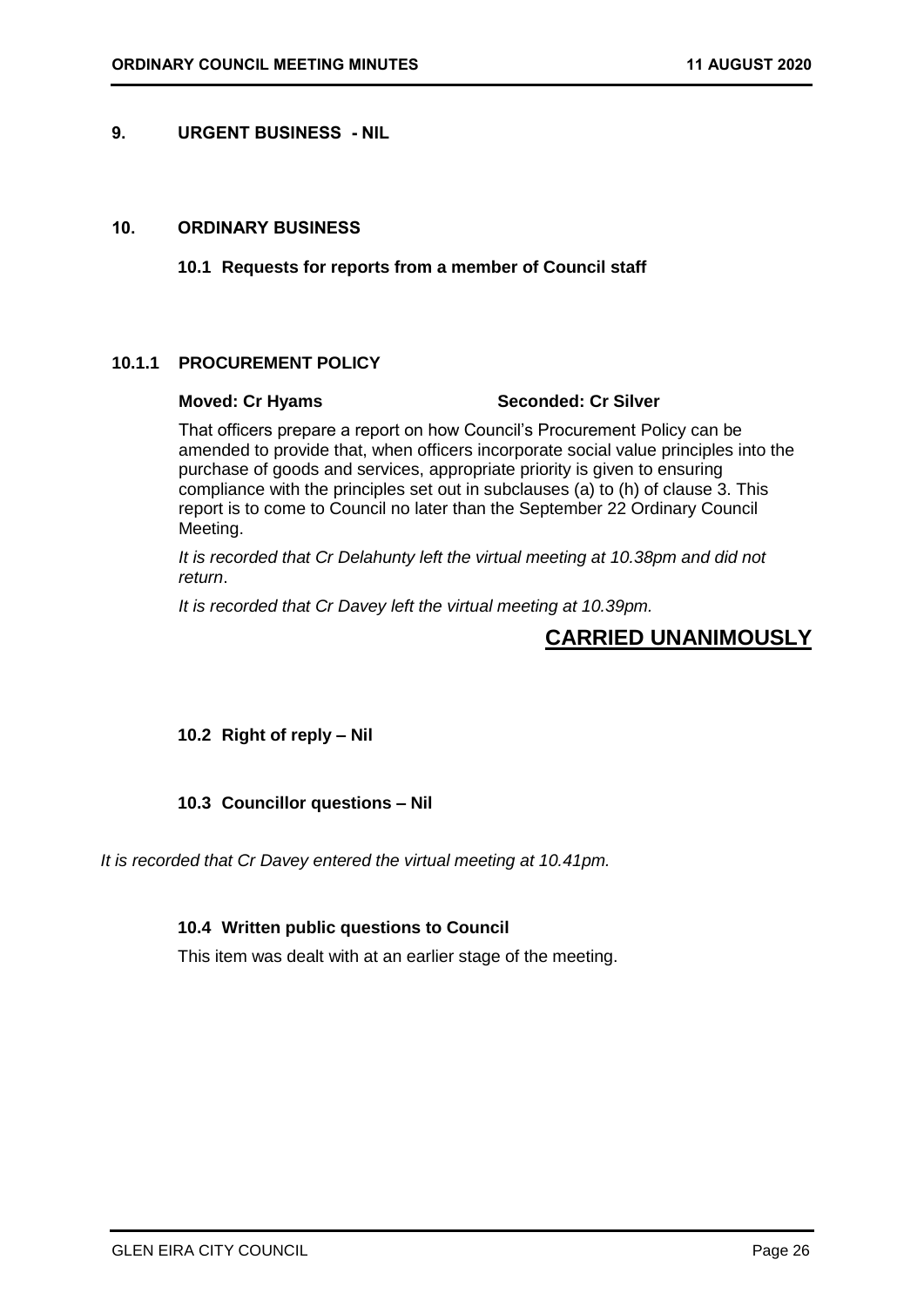#### <span id="page-26-0"></span>**11. CONFIDENTIAL ITEM**

#### **Moved: Cr Silver Seconded: Cr Magee**

That, in accordance with sections 66(1) and 66(2)(a) of the Local Government Act 2020, the meeting be closed to members of the public for the consideration of the following confidential item:

11.1 Property Acquisition Opportunity

*This agenda item is confidential information for the purposes of section 3(1) of the Local Government Act 2020:*

- *because it is Council business information, being information that would prejudice Council's position in commercial negotiations if prematurely released (section 3(1)(a)); and*
- *this ground applies because the agenda item concerns a property acquisition opportunity that would, if prematurely released, diminish the strength of Council's position in commercial negotiations.*

# **CARRIED UNANIMOUSLY**

The Mayor advised that after consideration of the confidential item, the meeting will be closed.